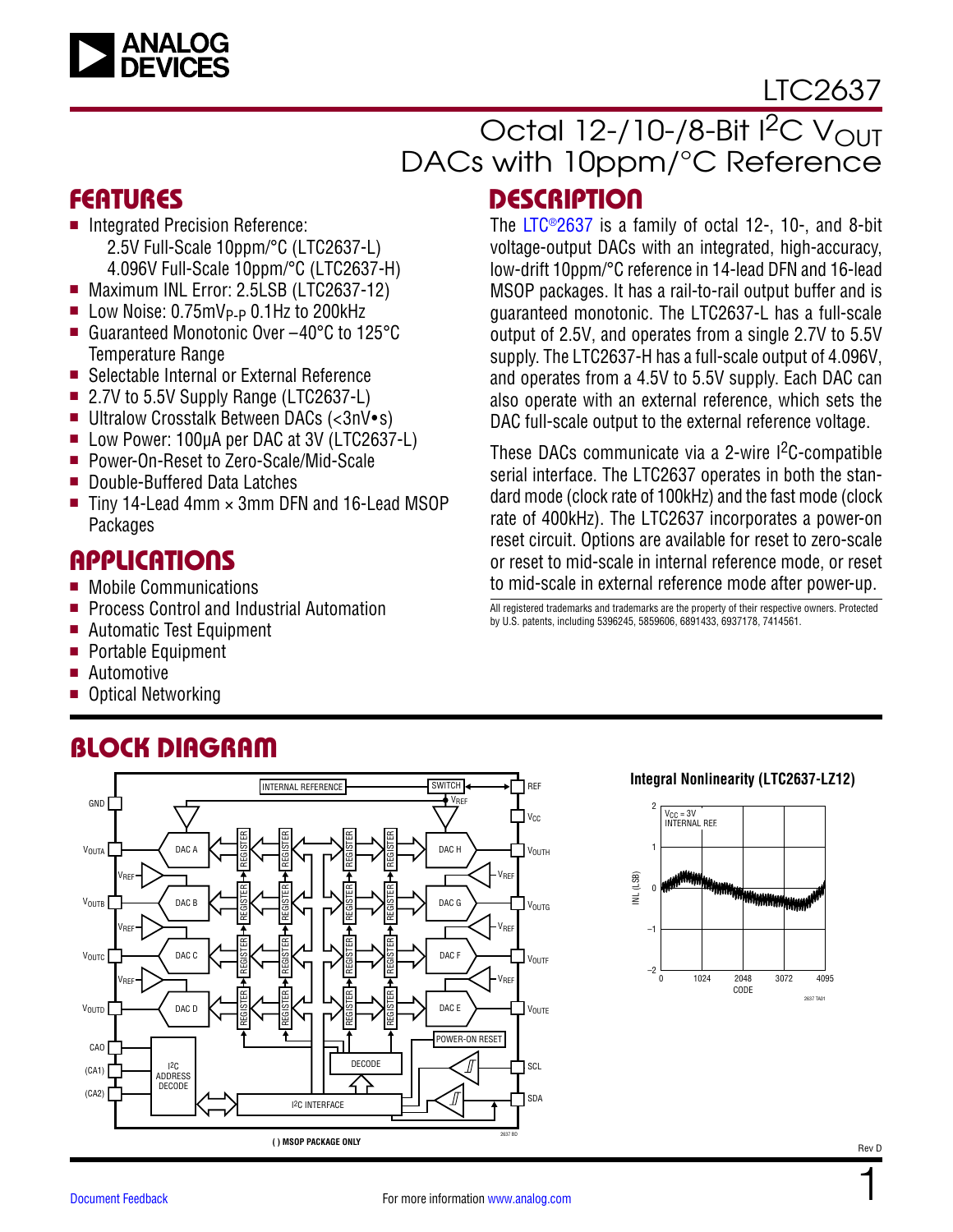# <span id="page-1-0"></span>ABSOLUTE MAXIMUM RATINGS **(Notes 1, 2)**

| $V_{\text{OUTA}} - V_{\text{OUTH}}$ |  |
|-------------------------------------|--|
|                                     |  |
|                                     |  |
| <b>Operating Temperature Range</b>  |  |
|                                     |  |

| LTC2637H (Note 3)  -40°C to 125°C    |  |
|--------------------------------------|--|
| Maximum Junction Temperature  150°C  |  |
|                                      |  |
| Lead Temperature (Soldering, 10 sec) |  |
|                                      |  |

# PIN CONFIGURATION

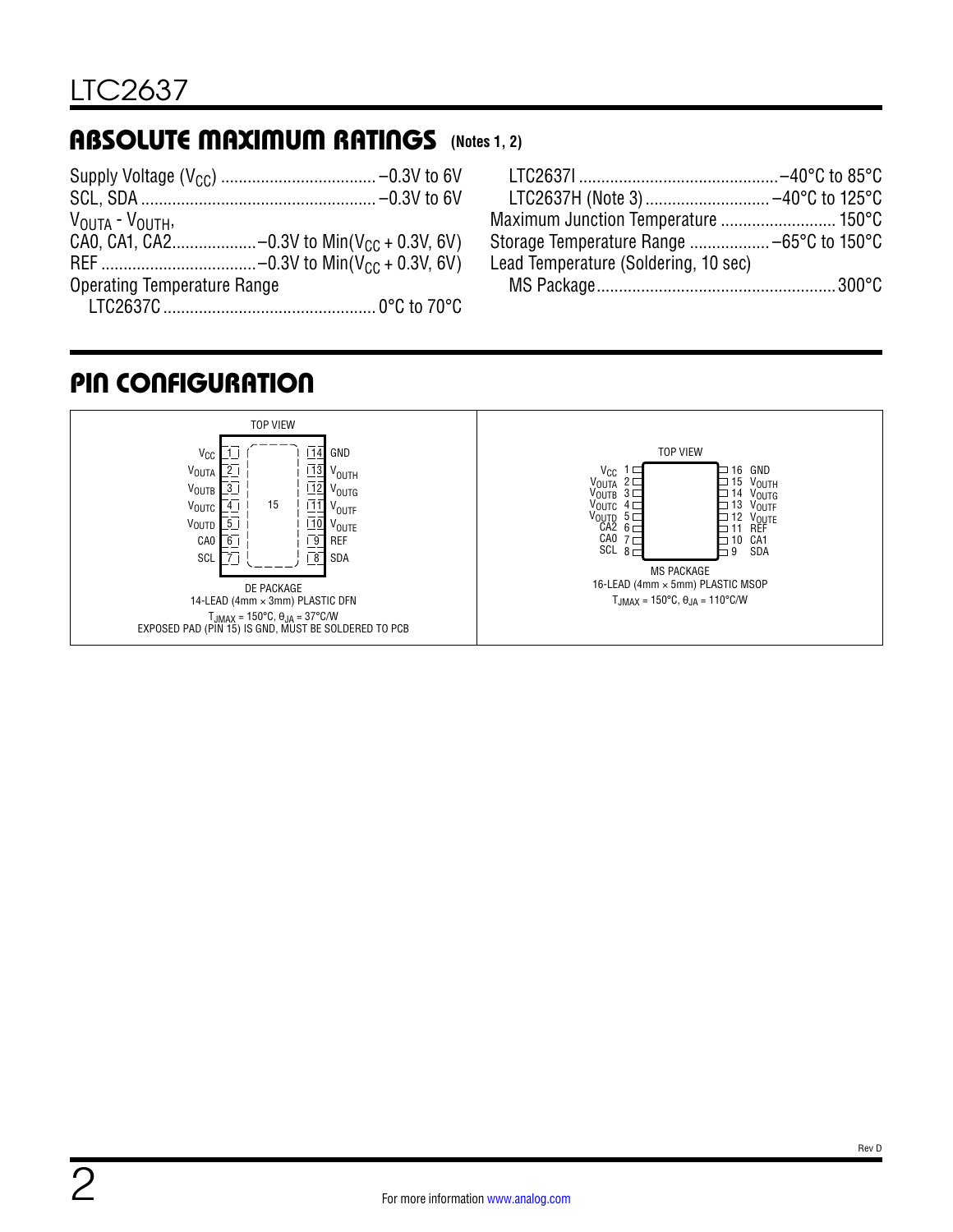## **LTC2637 C DE –L Z 12 #TR PBF LEAD FREE DESIGNATOR TAPE AND REEL** TR = 2500-Piece Tape and Reel **RESOLUTION** 12 = 12-Bit 10 = 10-Bit  $8 = 8 - B$ it **POWER-ON RESET** MI = Reset to Mid-Scale in Internal Reference Mode MX = Reset to Mid-Scale in External Reference Mode Z = Reset to Zero-Scale in Internal Reference Mode **FULL-SCALE VOLTAGE, INTERNAL REFERENCE MODE**  $L = 2.5V$  $H = 4.096V$ **PACKAGE TYPE** DE = 14-Lead DFN MS = 16-Lead MSOP **TEMPERATURE GRADE**  $C =$  Commercial Temperature Range (0 $\degree$ C to 70 $\degree$ C)  $I =$ Industrial Temperature Range  $(-40^{\circ}C)$  to 85 $^{\circ}C$ ) H = Automotive Temperature Range  $(-40^{\circ}$ C to 125°C) **PRODUCT PART NUMBER**

ORDER INFORMATION **<http://www.linear.com/product/LTC2637#orderinfo>**

Consult LTC Marketing for information on non-standard lead based finish parts.

For more information on lead free part marking, go to: <http://www.linear.com/leadfree/>

For more information on tape and reel specifications, go to: [http://www.linear.com/tapeandreel/.](http://www.linear.com/tapeandreel/) Some packages are available in 500 unit reels through designated sales channels with #TRMPBF suffix.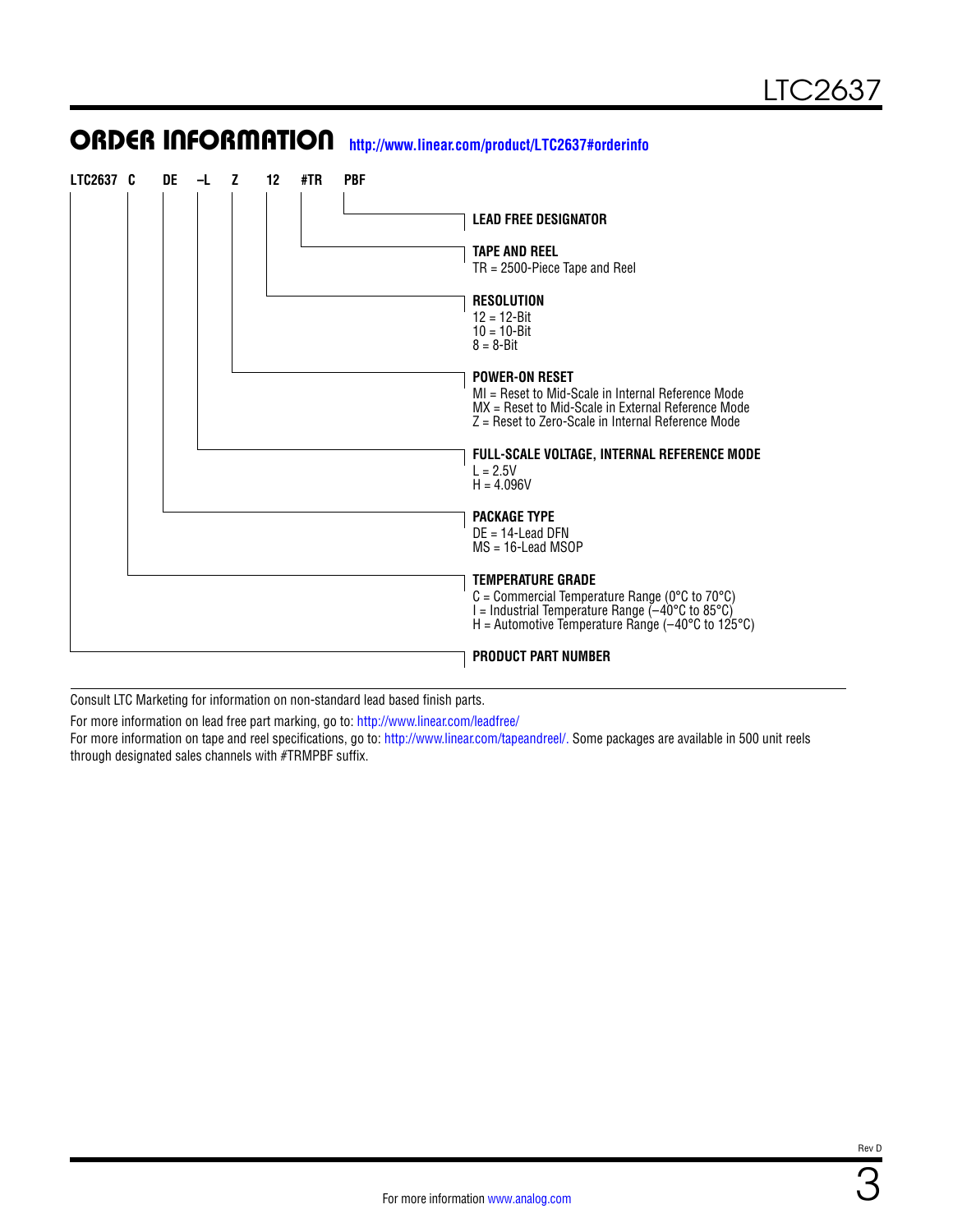# PRODUCT SELECTION GUIDE

| <b>PART MARKING*</b> |       |             |                                                   |                                         | <b>POWER-ON</b>                 |                   |              |                       |
|----------------------|-------|-------------|---------------------------------------------------|-----------------------------------------|---------------------------------|-------------------|--------------|-----------------------|
| <b>PART NUMBER</b>   | DFN   | <b>MSOP</b> | V <sub>FS</sub> WITH INTERNAL<br><b>REFERENCE</b> | <b>POWER-ON</b><br><b>RESET TO CODE</b> | <b>REFERENCE</b><br><b>MODE</b> | <b>RESOLUTION</b> | Vcc          | <b>MAXIMUM</b><br>INL |
| LTC2637-LMI12        | 7LMI2 | 7LMI12      | $2.5V \cdot (4095/4096)$                          | Mid-Scale                               | Internal                        | 12-Bit            | 2.7V to 5.5V | ±2.5LSB               |
| LTC2637-LMI10        | 7LMI1 | 7LMI10      | $2.5V \cdot (1023/1024)$                          | Mid-Scale                               | Internal                        | 10-Bit            | 2.7V to 5.5V | ±1LSB                 |
| LTC2637-LMI8         | 7LMI8 | 37LMI8      | $2.5V \cdot (255/256)$                            | Mid-Scale                               | Internal                        | 8-Bit             | 2.7V to 5.5V | ±0.5LSB               |
| LTC2637-LMX12        | 7LMX2 | 7LMX12      | $2.5V \cdot (4095/4096)$                          | Mid-Scale                               | External                        | 12-Bit            | 2.7V to 5.5V | ±2.5LSB               |
| LTC2637-LMX10        | 7LMX1 | 7LMX10      | $2.5V \cdot (1023/1024)$                          | Mid-Scale                               | External                        | 10-Bit            | 2.7V to 5.5V | ±1LSB                 |
| LTC2637-LMX8         | 7LMX8 | 37LMX8      | $2.5V \cdot (255/256)$                            | Mid-Scale                               | External                        | 8-Bit             | 2.7V to 5.5V | ±0.5LSB               |
| LTC2637-LZ12         | 7LZ12 | 37LZ12      | $2.5V \cdot (4095/4096)$                          | Zero-Scale                              | Internal                        | 12-Bit            | 2.7V to 5.5V | ±2.5LSB               |
| LTC2637-LZ10         | 7LZ10 | 37LZ10      | $2.5V \cdot (1023/1024)$                          | Zero-Scale                              | Internal                        | 10-Bit            | 2.7V to 5.5V | ±1LSB                 |
| LTC2637-LZ8          | 37LZ8 | 637LZ8      | $2.5V \cdot (255/256)$                            | Zero-Scale                              | Internal                        | 8-Bit             | 2.7V to 5.5V | ±0.5LSB               |
| LTC2637-HMI12        | 7HMI2 | 7HMI12      | 4.096V · (4095/4096)                              | Mid-Scale                               | Internal                        | 12-Bit            | 4.5V to 5.5V | ±2.5LSB               |
| LTC2637-HMI10        | 7HMI1 | 7HM110      | 4.096V · (1023/1024)                              | Mid-Scale                               | Internal                        | 10-Bit            | 4.5V to 5.5V | ±1LSB                 |
| LTC2637-HMI8         | 7HMI8 | 37HMI8      | $4.096V \cdot (255/256)$                          | Mid-Scale                               | Internal                        | 8-Bit             | 4.5V to 5.5V | ±0.5LSB               |
| LTC2637-HMX12        | 7HMX2 | 7HMX12      | 4.096V · (4095/4096)                              | Mid-Scale                               | External                        | 12-Bit            | 4.5V to 5.5V | ±2.5LSB               |
| LTC2637-HMX10        | 7HMX1 | 7HMX10      | 4.096V • (1023/1024)                              | Mid-Scale                               | External                        | 10-Bit            | 4.5V to 5.5V | ±1LSB                 |
| LTC2637-HMX8         | 7HMX8 | 37HMX8      | $4.096V \cdot (255/256)$                          | Mid-Scale                               | External                        | 8-Bit             | 4.5V to 5.5V | ±0.5LSB               |
| LTC2637-HZ12         | 7HZ12 | 37HZ12      | 4.096V · (4095/4096)                              | Zero-Scale                              | Internal                        | 12-Bit            | 4.5V to 5.5V | ±2.5LSB               |
| LTC2637-HZ10         | 7HZ10 | 37HZ10      | 4.096V • (1023/1024)                              | Zero-Scale                              | Internal                        | 10-Bit            | 4.5V to 5.5V | ±1LSB                 |
| LTC2637-HZ8          | 37HZ8 | 637HZ8      | $4.096V \cdot (255/256)$                          | Zero-Scale                              | Internal                        | 8-Bit             | 4.5V to 5.5V | ±0.5LSB               |

\*Above options are available in a 14-lead DFN package (LTC2637xDE) or 16-lead MSOP package (LTC2637xMS).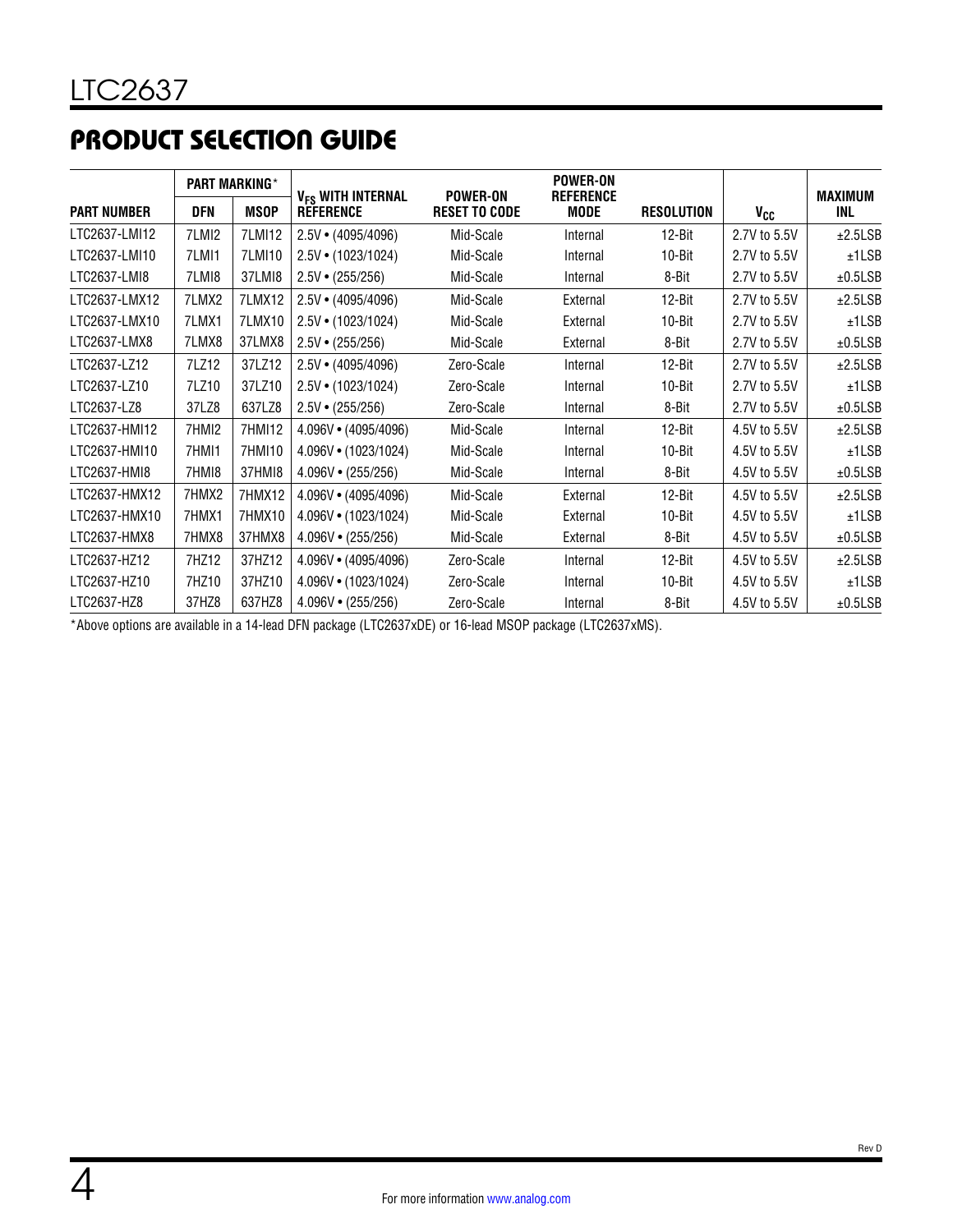**temperature range, otherwise specifications are at TA = 25°C. VCC = 2.7V to 5.5V, VOUT unloaded unless otherwise specified.**

| /LTC2637-LMI12/ LTC2637-LMI10/ LTC2637-LMI8/ LTC2637-LMX12/ LTC2637-LMX10/ LTC2637-LMX8/ LTC2637-LZ12<br>LTC2637-LZ10/ LTC2637-LZ8 (V <sub>FS</sub> = 2.5V) |  |  |  |
|-------------------------------------------------------------------------------------------------------------------------------------------------------------|--|--|--|
|                                                                                                                                                             |  |  |  |

|               |                                            |                                                                                                                                                                                          |           |     | LTC2637-8      |                | LTC2637-10 |                |                | LTC2637-12 |                |                |                            |
|---------------|--------------------------------------------|------------------------------------------------------------------------------------------------------------------------------------------------------------------------------------------|-----------|-----|----------------|----------------|------------|----------------|----------------|------------|----------------|----------------|----------------------------|
| <b>SYMBOL</b> | <b>PARAMETER</b>                           | <b>CONDITIONS</b>                                                                                                                                                                        |           | MIN | <b>TYP</b>     | <b>MAX</b>     | <b>MIN</b> | <b>TYP</b>     | <b>MAX</b>     | MIN        | <b>TYP</b>     | <b>MAX</b>     | <b>UNITS</b>               |
|               | Resolution                                 |                                                                                                                                                                                          |           | 8   |                |                | 10         |                |                | 12         |                |                | <b>Bits</b>                |
|               | Monotonicity                               | $V_{CC}$ = 3V, Internal Reference (Note 4)                                                                                                                                               |           | 8   |                |                | 10         |                |                | 12         |                |                | <b>Bits</b>                |
| DNL           | <b>Differential Nonlinearity</b>           | $V_{CC}$ = 3V, Internal Reference (Note 4)                                                                                                                                               | 0         |     |                | ±0.5           |            |                | ±0.5           |            |                | ±1             | <b>LSB</b>                 |
| INL           | <b>Integral Nonlinearity</b>               | $V_{CC}$ = 3V, Internal Reference (Note 4)                                                                                                                                               | $\bullet$ |     | ±0.05          | ±0.5           |            | ±0.2           | ±1             |            | ±1             | ±2.5           | LSB                        |
| ZSE           | Zero-Scale Error                           | $V_{CC}$ = 3V, Internal Reference, Code = 0                                                                                                                                              | $\bullet$ |     | 0.5            | 5              |            | 0.5            | 5              |            | 0.5            | 5              | mV                         |
| $V_{OS}$      | <b>Offset Error</b>                        | $V_{CC}$ = 3V, Internal Reference (Note 5)                                                                                                                                               | $\bullet$ |     | ±0.5           | ±5             |            | ±0.5           | ±5             |            | ±0.5           | ±5             | mV                         |
| <b>VOSTC</b>  | V <sub>OS</sub> Temperature<br>Coefficient | V <sub>CC</sub> =3V, Internal Reference                                                                                                                                                  |           |     | ±10            |                |            | ±10            |                |            | ±10            |                | µV/°C                      |
| GE            | Gain Error                                 | $V_{CC}$ = 3V, Internal Reference                                                                                                                                                        |           |     | ±0.2           | ±0.8           |            | ±0.2           | ±0.8           |            | ±0.2           | ±0.8           | %FSR                       |
| GETC          | Gain Temperature<br>Coefficient            | $V_{\text{CC}}$ = 3V, Internal Reference (Note 10)<br>C-Grade<br>I-Grade<br>H-Grade                                                                                                      |           |     | 10<br>10<br>10 |                |            | 10<br>10<br>10 |                |            | 10<br>10<br>10 |                | ppm/°C<br>ppm/°C<br>ppm/°C |
|               | Load Regulation                            | Internal Reference, Mid-Scale,<br>$V_{CC} = 3V \pm 10\%$ ,<br>$-5mA \leq I_{OUT} \leq 5mA$<br>$V_{CC}$ = 5V±10%, (Note 15)<br>$-10$ mA $\leq$ $I_{\text{OUT}} \leq 10$ mA                |           |     | 0.009<br>0.009 | 0.016<br>0.016 |            | 0.035<br>0.035 | 0.064<br>0.064 |            | 0.14<br>0.14   | 0.256<br>0.256 | LSB/<br>mA<br>LSB/<br>mA   |
| $R_{OUT}$     | DC Output Impedance                        | Internal Reference, Mid-Scale,<br>$V_{\text{CC}} = 3V \pm 10\%$ ,<br>$-5$ mA $\leq$ $I_{\Omega IIT}$ $\leq$ 5mA<br>$V_{CC}$ = 5V±10%, (Note 15)<br>$-10$ mA $\leq$ $I_{OUT}$ $\leq$ 10mA | 0         |     | 0.09<br>0.09   | 0.156<br>0.156 |            | 0.09<br>0.09   | 0.156<br>0.156 |            | 0.09<br>0.09   | 0.156<br>0.156 | Ω<br>Ω                     |

| <b>SYMBOL</b>       | <b>PARAMETER</b>                                             | <b>CONDITIONS</b>                                                                                                                                                                   | MIN | <b>TYP</b>                        | <b>MAX</b>               | <b>UNITS</b>         |
|---------------------|--------------------------------------------------------------|-------------------------------------------------------------------------------------------------------------------------------------------------------------------------------------|-----|-----------------------------------|--------------------------|----------------------|
| <b>VOUT</b>         | DAC Output Span                                              | <b>External Reference</b><br>Internal Reference                                                                                                                                     |     | 0 to $V_{\text{RFF}}$<br>0 to 2.5 |                          | V<br>V               |
| <b>PSR</b>          | Power Supply Rejection                                       | $V_{CC}$ = 3V±10% or 5V±10%                                                                                                                                                         |     | $-80$                             |                          | dB                   |
| Isc                 | Short Circuit Output Current (Note 6)<br>Sinking<br>Sourcing | $V_{FS}$ = $V_{CC}$ = 5.5V<br>Zero-Scale; V <sub>OUT</sub> shorted to V <sub>CC</sub><br>Full-Scale; $V_{OIII}$ shorted to GND                                                      |     | 27<br>$-28$                       | 48<br>$-48$              | mA<br>mA             |
| <b>Power Supply</b> |                                                              |                                                                                                                                                                                     |     |                                   |                          |                      |
| $V_{CC}$            | <b>Positive Supply Voltage</b>                               | For Specified Performance                                                                                                                                                           | 2.7 |                                   | 5.5                      | V                    |
| <sub>Icc</sub>      | Supply Current (Note 7)                                      | $V_{CC}$ = 3V, $V_{REF}$ = 2.5V, External Reference<br>$V_{CC}$ = 3V, Internal Reference<br>$V_{CC}$ = 5V, $V_{REF}$ =2.5V, External Reference<br>$V_{CC}$ = 5V, Internal Reference |     | 0.8<br>0.9<br>0.9                 | 1.1<br>1.3<br>1.3<br>1.5 | mA<br>mA<br>mA<br>mA |
| <sub>sp</sub>       | Supply Current in Power-Down Mode<br>(Note 7)                | $V_{CC}$ = 5V, C-Grade, I-Grade<br>$V_{CC}$ = 5V, H-Grade                                                                                                                           |     |                                   | 20<br>30                 | μA<br>μA             |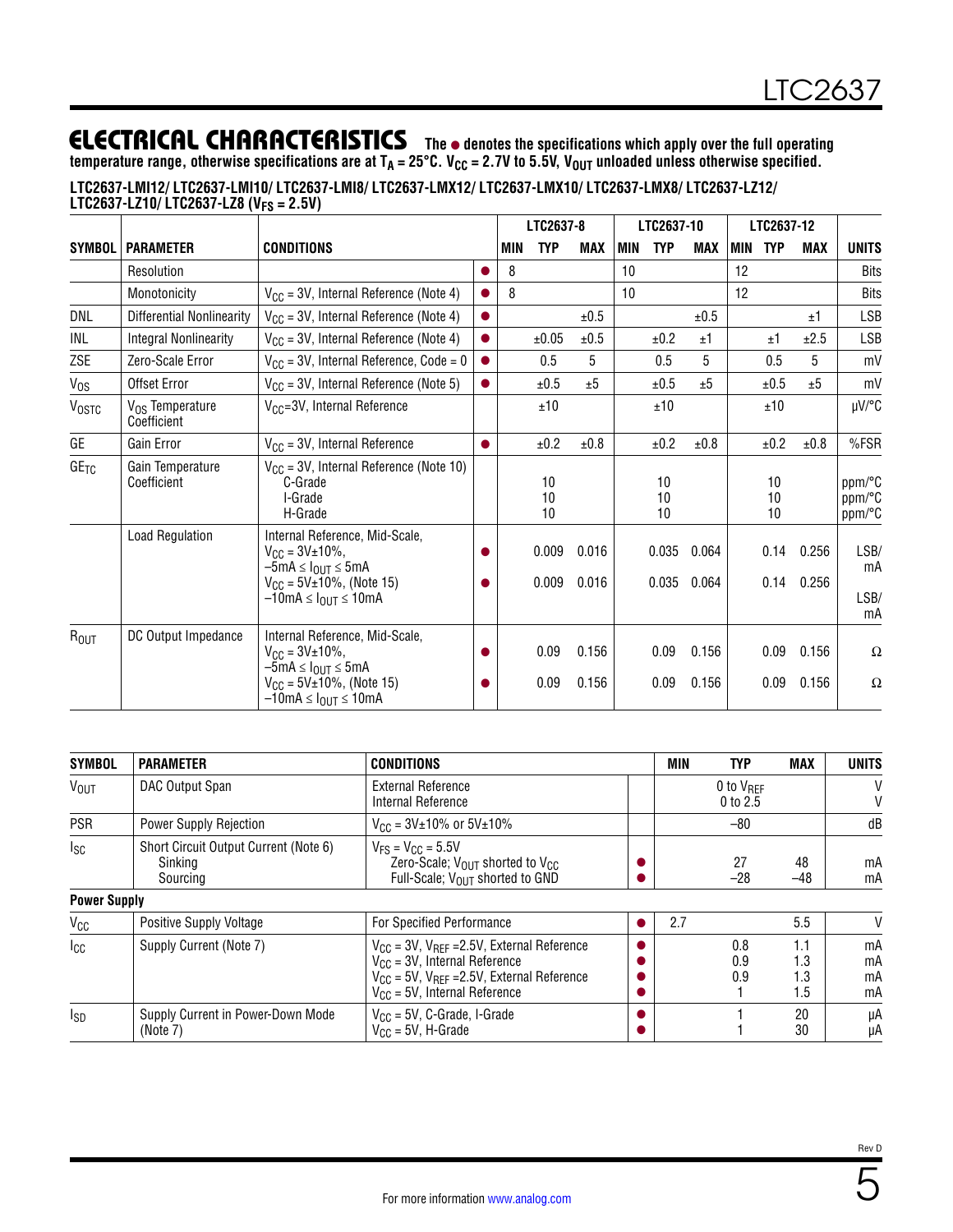**temperature range, otherwise specifications are at TA = 25°C. VCC = 2.7V to 5.5V, VOUT unloaded unless otherwise specified.**

**LTC2637-LMI12/ LTC2637-LMI10/ LTC2637-LMI8/ LTC2637-LMX12/ LTC2637-LMX10/ LTC2637-LMX8/ LTC2637-LZ12/** 

| <b>SYMBOL</b>           | LTC2637-LZ10/ LTC2637-LZ8 (V <sub>FS</sub> = 2.5V)<br><b>PARAMETER</b>     | <b>CONDITIONS</b>                                                               |           | MIN                 | <b>TYP</b> | MAX             | <b>UNITS</b> |
|-------------------------|----------------------------------------------------------------------------|---------------------------------------------------------------------------------|-----------|---------------------|------------|-----------------|--------------|
| <b>Reference Input</b>  |                                                                            |                                                                                 |           |                     |            |                 |              |
|                         |                                                                            |                                                                                 |           |                     |            |                 | $\mathsf{V}$ |
|                         | Input Voltage Range                                                        |                                                                                 |           | 1                   |            | V <sub>CC</sub> |              |
|                         | Resistance                                                                 |                                                                                 | $\bullet$ | 120                 | 160        | 200             | kΩ           |
|                         | Capacitance                                                                |                                                                                 |           |                     | 12         |                 | pF           |
| <b>IREF</b>             | Reference Current, Power-Down Mode                                         | <b>DAC Powered Down</b>                                                         |           |                     | 0.005      | 1.5             | μA           |
| <b>Reference Output</b> |                                                                            |                                                                                 |           |                     |            |                 |              |
|                         | <b>Output Voltage</b>                                                      |                                                                                 | $\bullet$ | 1.24                | 1.25       | 1.26            | V            |
|                         | Reference Temperature Coefficient                                          |                                                                                 |           |                     | ±10        |                 | ppm/°C       |
|                         | Output Impedance                                                           |                                                                                 |           |                     | 0.5        |                 | k $\Omega$   |
|                         | Capacitive Load Driving                                                    |                                                                                 |           |                     | 10         |                 | $\mu$ F      |
|                         | <b>Short Circuit Current</b>                                               | $V_{CC}$ = 5.5V; REF Shorted to GND                                             |           |                     | 2.5        |                 | mA           |
| Digital I/O             |                                                                            |                                                                                 |           |                     |            |                 |              |
| $V_{IL}$                | Low Level Input Voltage (SDA and SCL)                                      | (Note 14)                                                                       |           | $-0.5$              |            | $0.3V_{CC}$     | $\mathsf{V}$ |
| $V_{\text{IH}}$         | High Level Input Voltage (SDA and SCL)                                     | (Note 11)                                                                       |           | $0.7V_{CC}$         |            |                 | $\mathsf{V}$ |
| $V_{IL(CAn)}$           | Low Level Input Voltage on CAn<br>$(n = 0, 1, 2)$                          | See Test Circuit 1                                                              |           |                     |            | $0.15V_{CC}$    | $\vee$       |
| V <sub>IH(CAn)</sub>    | High Level Input Voltage on CAn<br>$(n = 0, 1, 2)$                         | See Test Circuit 1                                                              | $\bullet$ | 0.85V <sub>CC</sub> |            |                 | $\mathsf{V}$ |
| $R_{INH}$               | Resistance from CAn (n=0, 1,2)<br>to $V_{CC}$ to Set CAn = $V_{CC}$        | See Test Circuit 2                                                              |           |                     |            | 10              | k $\Omega$   |
| $R_{INL}$               | Resistance from CAn (n=0, 1,2)<br>to GND to Set $CAn = GND$                | See Test Circuit 2                                                              |           |                     |            | 10              | k $\Omega$   |
| $R_{INF}$               | Resistance from CAn (n=0, 1,2)<br>to $V_{CC}$ or GND to Set CA $n =$ Float | See Test Circuit 2                                                              |           | $\overline{2}$      |            |                 | $M\Omega$    |
| $V_{OL}$                | Low Level Output Voltage                                                   | Sink Current = 3mA                                                              | $\bullet$ | $\theta$            |            | 0.4             | $\mathsf{V}$ |
| $t_{OF}$                | <b>Output Fall Time</b>                                                    | $V_0 = V_{IH(MIN)}$ to $V_0 = V_{IL(MAX)}$ ,<br>$C_B = 10pF$ to 400pF (Note 12) | 0         | $20 + 0.1C_B$       |            | 250             | ns           |
| tsp                     | Pulse Width of Spikes Suppressed<br>by Input Filter                        |                                                                                 |           | $\mathbf{0}$        |            | 50              | ns           |
| <sup>I</sup> IN         | Input Leakage                                                              | $0.1 V_{CC} \le V_{IN} \le 0.9 V_{CC}$                                          | $\bullet$ |                     |            | ±1              | μA           |
| $C_{\text{IN}}$         | I/O Pin Capacitance                                                        | (Note 8)                                                                        |           |                     |            | 10              | pF           |
| $C_B$                   | Capacitive Load for Each Bus Line                                          |                                                                                 |           |                     |            | 400             | pF           |
| $C_{CAn}$               | External Capacitive Load on Address<br>Pin $CAn$ (n=0, 1,2)                |                                                                                 |           |                     |            | 10              | pF           |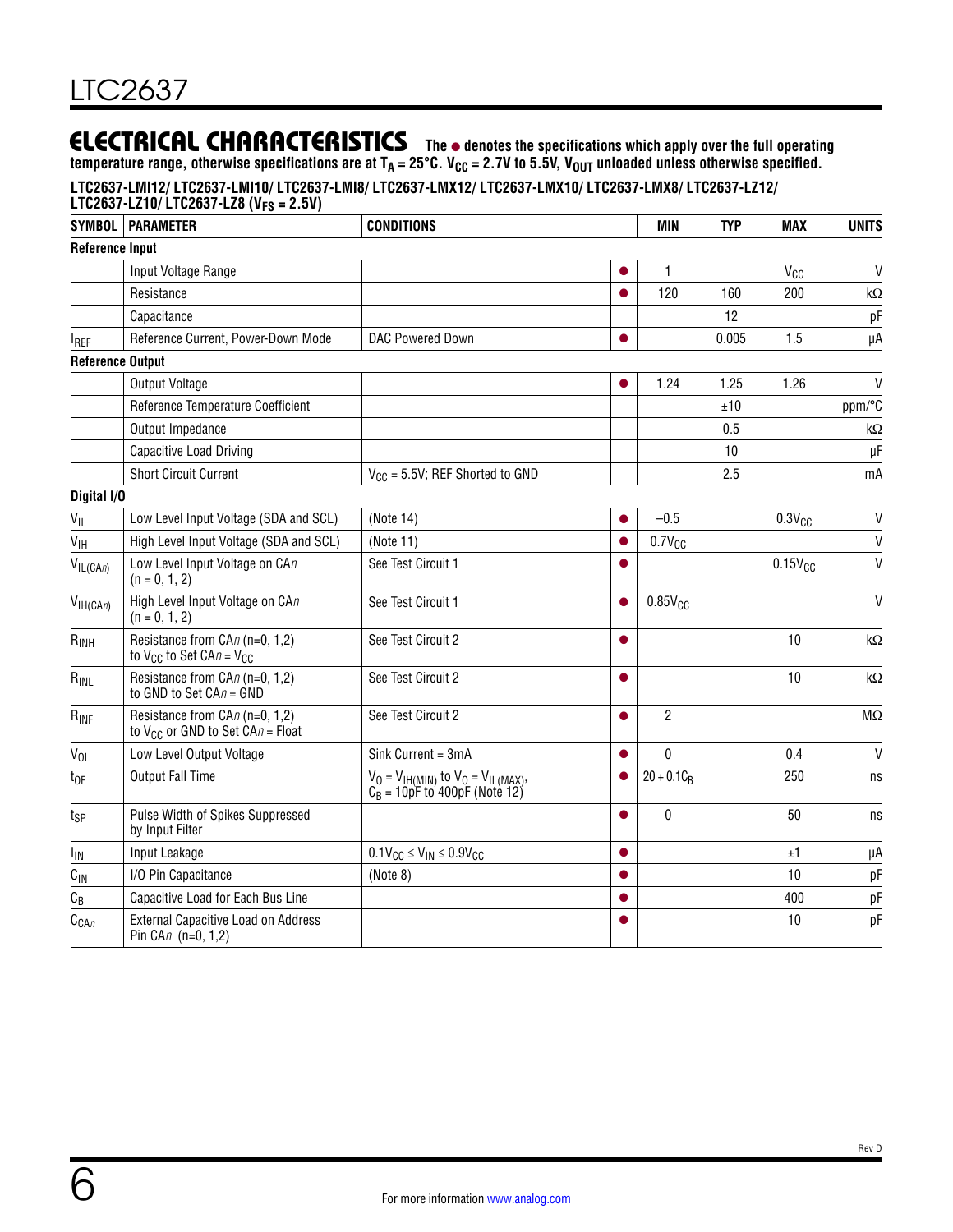**temperature range, otherwise specifications are at TA = 25°C. VCC = 2.7V to 5.5V, VOUT unloaded unless otherwise specified.**

**LTC2637-LMI12/ LTC2637-LMI10/ LTC2637-LMI8/ LTC2637-LMX12/ LTC2637-LMX10/ LTC2637-LMX8/ LTC2637-LZ12/** 

|                       | LTC2637-LZ10/ LTC2637-LZ8 (V <sub>FS</sub> = 2.5V) |                                                                                                                                                      |     |                          |     |                                                                      |
|-----------------------|----------------------------------------------------|------------------------------------------------------------------------------------------------------------------------------------------------------|-----|--------------------------|-----|----------------------------------------------------------------------|
| SYMBOL <sup>1</sup>   | <b>PARAMETER</b>                                   | <b>CONDITIONS</b>                                                                                                                                    | MIN | TYP                      | MAX | <b>UNITS</b>                                                         |
| <b>AC Performance</b> |                                                    |                                                                                                                                                      |     |                          |     |                                                                      |
| ts                    | <b>Settling Time</b>                               | $V_{CC}$ = 3V (Note 9)<br>$\pm 0.39\%$ ( $\pm 1$ LSB at 8 Bits)<br>$\pm 0.098\%$ ( $\pm 1$ LSB at 10 Bits)<br>$±0.024\%$ ( $±1LSB$ at 12 Bits)       |     | 3.5<br>4.1<br>4.5        |     | μs<br>μs<br>μs                                                       |
|                       | Voltage Output Slew Rate                           |                                                                                                                                                      |     | 1.0                      |     | $V/\mu s$                                                            |
|                       | Capacitive Load Driving                            |                                                                                                                                                      |     | 500                      |     | рF                                                                   |
|                       | Glitch Impulse                                     | At Mid-Scale Transition                                                                                                                              |     | 2.1                      |     | nV•s                                                                 |
|                       | DAC-to-DAC Crosstalk                               | 1 DAC held at FS, 1 DAC Switched 0 to FS                                                                                                             |     | 2.6                      |     | nV•s                                                                 |
|                       | Multiplying Bandwidth                              | <b>External Reference</b>                                                                                                                            |     | 320                      |     | kHz                                                                  |
| $e_n$                 | <b>Output Voltage Noise Density</b>                | At f = 1kHz, External Reference<br>At f = 10kHz, External Reference<br>At $f = 1$ kHz, Internal Reference<br>At f = 10kHz, Internal Reference        |     | 180<br>160<br>200<br>180 |     | $nV/\sqrt{Hz}$<br>$nV/\sqrt{Hz}$<br>$nV/\sqrt{Hz}$<br>$nV/\sqrt{Hz}$ |
|                       | Output Voltage Noise                               | 0.1Hz to 10Hz, External Reference<br>0.1Hz to 10Hz, Internal Reference<br>0.1Hz to 200kHz, External Reference<br>0.1Hz to 200kHz, Internal Reference |     | 35<br>40<br>680<br>730   |     | $\mu V_{P-P}$<br>$\mu V_{P-P}$<br>$\mu V_{P-P}$<br>$\mu V_{P-P}$     |

## TIMING CHARACTERISTICS The  $\bullet$  denotes the specifications which apply over the full operating temperature **range, otherwise specifications are at TA = 25°C. VCC = 2.7V to 5.5V. (See [Figure 1\)](#page-18-0) (Note 13)**

**LTC2637-LMI12/ LTC2637-LMI10/ LTC2637-LMI8/ LTC2637-LMX12/ LTC2637-LMX10/ LTC2637-LMX8/ LTC2637-LZ12/ LTC2637-LZ10/ LTC2637-LZ8 (VFS = 2.5V)**

| <b>SYMBOL</b>        | <b>PARAMETER</b>                                 | <b>CONDITIONS</b> |   | <b>MIN</b>    | TYP | <b>MAX</b> | <b>UNITS</b> |
|----------------------|--------------------------------------------------|-------------------|---|---------------|-----|------------|--------------|
| $f_{SCL}$            | <b>SCL Clock Frequency</b>                       |                   |   | 0             |     | 400        | kHz          |
| $t_{HD(STA)}$        | Hold Time (Repeated) Start Condition             |                   |   | 0.6           |     |            | μs           |
| $t_{LOW}$            | Low Period of the SCL Clock Pin                  |                   |   | 1.3           |     |            | μs           |
| t <sub>HIGH</sub>    | High Period of the SCL Clock Pin                 |                   |   | 0.6           |     |            | μs           |
| $t_{\text{SU(STA)}}$ | Set-Up Time for a Repeated Start Condition       |                   |   | 0.6           |     |            | μs           |
| $t_{HD(DAT)}$        | Data Hold Time                                   |                   |   | 0             |     | 0.9        | μs           |
| $t_{\text{SU(DAT)}}$ | Data Set-Up Time                                 |                   | D | 100           |     |            | ns           |
| $t_{\sf r}$          | Rise Time of Both SDA and SCL Signals            | (Note 12)         |   | $20 + 0.1C_R$ |     | 300        | ns           |
| $t_f$                | Fall Time of Both SDA and SCL Signals            | (Note 12)         |   | $20 + 0.1C_R$ |     | 300        | ns           |
| $t_{\text{SU(STO)}}$ | Set-Up Time for Stop Condition                   |                   |   | 0.6           |     |            | μs           |
| t <sub>BUF</sub>     | Bus Free Time Between a Stop and Start Condition |                   |   | 1.3           |     |            | μs           |

7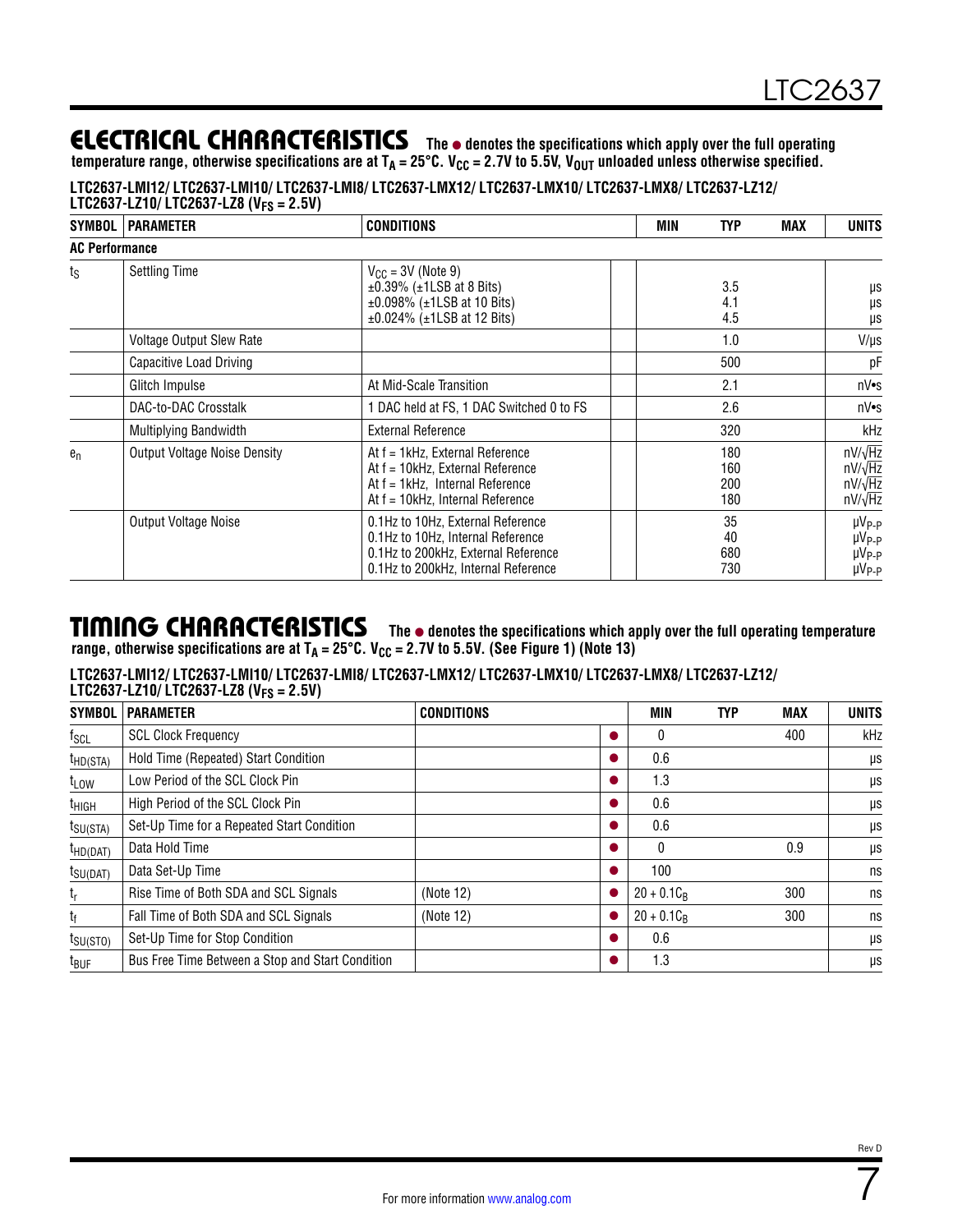**temperature range, otherwise specifications are at TA = 25°C. VCC = 4.5V to 5.5V, VOUT unloaded unless otherwise specified. LTC2637-HMI12/ LTC2637-HMI10/ LTC2637-HMI8/ LTC2637-HMX12/ LTC2637-HMX10/ LTC2637-HMX8/ LTC2637-HZ12/ LTC2637-HZ10/ LTC2637-HZ8 (VFS =4.096V)**

|                  |                                            |                                                                                                                     |           | LTC2637-8 |                | LTC2637-10 |            |                | LTC2637-12 |     |                |            |                            |
|------------------|--------------------------------------------|---------------------------------------------------------------------------------------------------------------------|-----------|-----------|----------------|------------|------------|----------------|------------|-----|----------------|------------|----------------------------|
| <b>SYMBOL</b>    | <b>PARAMETER</b>                           | <b>CONDITIONS</b>                                                                                                   |           | MIN       | <b>TYP</b>     | MAX        | <b>MIN</b> | <b>TYP</b>     | MAX        | MIN | <b>TYP</b>     | <b>MAX</b> | <b>UNITS</b>               |
|                  | Resolution                                 |                                                                                                                     |           | 8         |                |            | 10         |                |            | 12  |                |            | <b>Bits</b>                |
|                  | Monotonicity                               | $V_{CC}$ = 5V, Internal Reference (Note 4)                                                                          |           | 8         |                |            | 10         |                |            | 12  |                |            | <b>Bits</b>                |
| DNL              | <b>Differential</b><br>Nonlinearity        | $V_{CC}$ = 5V, Internal Reference (Note 4)                                                                          | ●         |           |                | ±0.5       |            |                | ±0.5       |     |                | ±1         | <b>LSB</b>                 |
| INL              | Integral Nonlinearity                      | $V_{CC}$ = 5V, Internal Reference (Note 4)                                                                          | $\bullet$ |           | ±0.05          | ±0.5       |            | ±0.2           | ±1         |     | ±1             | ±2.5       | LSB                        |
| ZSE              | Zero-Scale Error                           | $V_{CC}$ = 5V, Internal Reference, Code = 0                                                                         | $\bullet$ |           | 0.5            | 5          |            | 0.5            | 5          |     | 0.5            | 5          | mV                         |
| $V_{OS}$         | Offset Error                               | $V_{CC}$ = 5V, Internal Reference (Note 5)                                                                          | $\bullet$ |           | ±0.5           | ±5         |            | ±0.5           | ±5         |     | ±0.5           | ±5         | mV                         |
| <b>VOSTC</b>     | V <sub>OS</sub> Temperature<br>Coefficient | $V_{CC}$ = 5V, Internal Reference                                                                                   |           |           | ±10            |            |            | ±10            |            |     | ±10            |            | $\mu$ V/°C                 |
| GE               | Gain Error                                 | $V_{CC}$ = 5V, Internal Reference                                                                                   |           |           | ±0.2           | ±0.8       |            | ±0.2           | ±0.8       |     | ±0.2           | ±0.8       | %FSR                       |
| GE <sub>TC</sub> | Gain Temperature<br>Coefficient            | $V_{CC}$ = 5V, Internal Reference (Note 10)<br>C-Grade<br>I-Grade<br>H-Grade                                        |           |           | 10<br>10<br>10 |            |            | 10<br>10<br>10 |            |     | 10<br>10<br>10 |            | ppm/°C<br>ppm/°C<br>ppm/°C |
|                  | Load<br>Regulation                         | $V_{CC}$ = 5V $\pm$ 10%, (Note 15)<br>Internal Reference, Mid-Scale,<br>$-10$ mA $\leq$ $I_{\text{OUT}} \leq 10$ mA |           |           | 0.006          | 0.01       |            | 0.022          | 0.04       |     | 0.09           | 0.16       | LSB/mA                     |
| R <sub>OUT</sub> | DC Output<br>Impedance                     | $V_{CC}$ = 5V $\pm$ 10%, (Note 15)<br>Internal Reference, Mid-Scale,<br>$-10$ mA $\leq$ $I_{\text{OUT}} \leq 10$ mA |           |           | 0.09           | 0.156      |            | 0.09           | 0.156      |     | 0.09           | 0.156      | Ω                          |

| <b>SYMBOL</b>           | <b>PARAMETER</b>                                             | <b>CONDITIONS</b>                                                                                                                  | MIN   | <b>TYP</b>                   | MAX         | <b>UNITS</b> |
|-------------------------|--------------------------------------------------------------|------------------------------------------------------------------------------------------------------------------------------------|-------|------------------------------|-------------|--------------|
| V <sub>OUT</sub>        | DAC Output Span                                              | <b>External Reference</b><br>Internal Reference                                                                                    |       | 0 to $V_{REF}$<br>0 to 4.096 |             | V<br>$\vee$  |
| PSR                     | Power Supply Rejection                                       | $V_{CC} = 5V \pm 10\%$                                                                                                             |       | $-80$                        |             | dB           |
| <sub>sc</sub>           | Short Circuit Output Current (Note 6)<br>Sinking<br>Sourcing | $V_{FS} = V_{CC} = 5.5V$<br>Zero-Scale; V <sub>OUT</sub> Shorted to V <sub>CC</sub><br>Full-Scale; V <sub>OUT</sub> Shorted to GND |       | 27<br>$-28$                  | 48<br>$-48$ | mA<br>mA     |
| <b>Power Supply</b>     |                                                              |                                                                                                                                    |       |                              |             |              |
| V <sub>CC</sub>         | Positive Supply Voltage                                      | For Specified Performance                                                                                                          | 4.5   |                              | 5.5         | $\mathsf{V}$ |
| Icc                     | Supply Current (Note 7)                                      | $V_{CC}$ = 5V, $V_{REF}$ = 4.096V, External Reference<br>$V_{CC}$ = 5V, Internal Reference                                         |       | 1.0<br>1.1                   | 1.3<br>1.5  | mA<br>mA     |
| <b>I</b> <sub>SD</sub>  | Supply Current in Power-Down Mode<br>(Note 7)                | $V_{CC}$ = 5V, C-Grade, I-Grade<br>$V_{CC}$ = 5V, H-Grade                                                                          |       |                              | 20<br>30    | μA<br>μA     |
| <b>Reference Input</b>  |                                                              |                                                                                                                                    |       |                              |             |              |
|                         | Input Voltage Range                                          |                                                                                                                                    |       |                              | $V_{CC}$    | $\mathsf{V}$ |
|                         | Resistance                                                   |                                                                                                                                    | 120   | 160                          | 200         | $k\Omega$    |
|                         | Capacitance                                                  |                                                                                                                                    |       | 12                           |             | рF           |
| <sup>I</sup> REF        | Reference Current, Power-Down Mode                           | DAC Powered Down                                                                                                                   |       | 0.005                        | 1.5         | μA           |
| <b>Reference Output</b> |                                                              |                                                                                                                                    |       |                              |             |              |
|                         | Output Voltage                                               |                                                                                                                                    | 2.032 | 2.048                        | 2.064       | V            |
|                         | Reference Temperature Coefficient                            |                                                                                                                                    |       | ±10                          |             | ppm/°C       |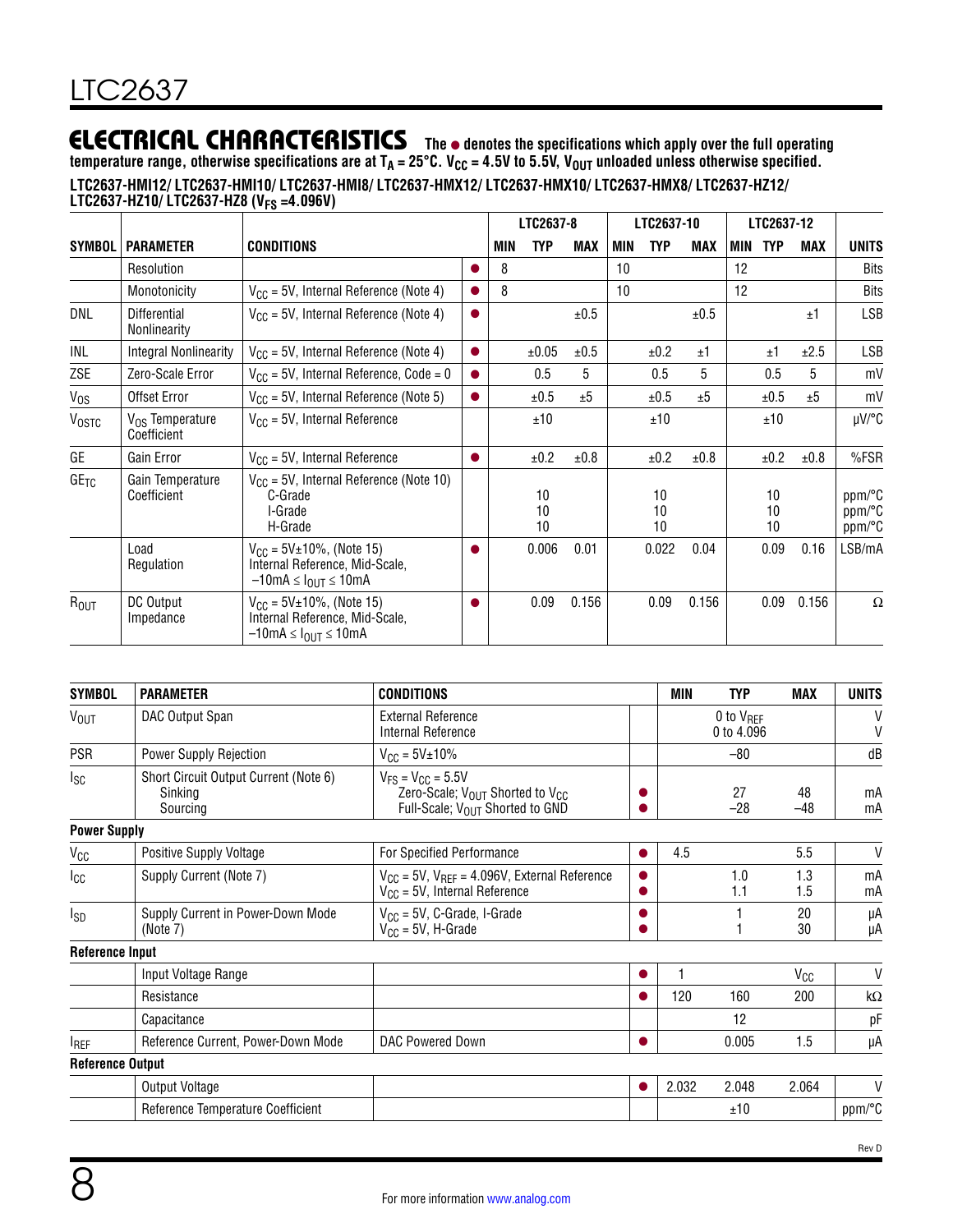**temperature range, otherwise specifications are at TA = 25°C. VCC = 4.5V to 5.5V, VOUT unloaded unless otherwise specified.**

#### **LTC2637-HMI12/ LTC2637-HMI10/ LTC2637-HMI8/ LTC2637-HMX12/ LTC2637-HMX10/ LTC2637-HMX8/ LTC2637-HZ12/**

| <b>SYMBOL</b>                   | <b>PARAMETER</b>                                                           | <b>CONDITIONS</b>                                                                                                                                    |           | <b>MIN</b>     | <b>TYP</b>               | <b>MAX</b>      | <b>UNITS</b>                                                         |
|---------------------------------|----------------------------------------------------------------------------|------------------------------------------------------------------------------------------------------------------------------------------------------|-----------|----------------|--------------------------|-----------------|----------------------------------------------------------------------|
|                                 | Output Impedance                                                           |                                                                                                                                                      |           |                | 0.5                      |                 | k $\Omega$                                                           |
|                                 | Capacitive Load Driving                                                    |                                                                                                                                                      |           |                | 10                       |                 | μF                                                                   |
|                                 | <b>Short Circuit Current</b>                                               | $V_{CC}$ = 5.5V; REF Shorted to GND                                                                                                                  |           |                | 4                        |                 | mA                                                                   |
| Digital I/O                     |                                                                            |                                                                                                                                                      |           |                |                          |                 |                                                                      |
| $V_{IL}$                        | Low Level Input Voltage (SDA and SCL)                                      | (Note 14)                                                                                                                                            |           | $-0.5$         |                          | $0.3V_{CC}$     | $\mathsf{V}$                                                         |
| V <sub>IH</sub>                 | High Level Input Voltage (SDA and SCL)                                     | (Note 11)                                                                                                                                            | $\bullet$ | $0.7V_{CC}$    |                          |                 | $\mathsf{V}$                                                         |
| $V_{IL(CAn)}$                   | Low Level Input Voltage on CAn<br>$(n = 0, 1, 2)$                          | See Test Circuit 1                                                                                                                                   |           |                |                          | $0.15V_{CC}$    | V                                                                    |
| V <sub>IH(CA<sub>n</sub>)</sub> | High Level Input Voltage on CAn<br>$(n = 0, 1, 2)$                         | See Test Circuit 1                                                                                                                                   |           | $0.85V_{CC}$   |                          |                 | $\mathsf{V}$                                                         |
| $R_{INH}$                       | Resistance from CAn (n=0, 1,2)<br>to $V_{CC}$ to Set CAn = $V_{CC}$        | See Test Circuit 2                                                                                                                                   |           |                |                          | 10              | k $\Omega$                                                           |
| $R_{INL}$                       | Resistance from CAn (n=0, 1,2)<br>to GND to Set $CAn = GND$                | See Test Circuit 2                                                                                                                                   |           |                |                          | 10              | k $\Omega$                                                           |
| $R_{INF}$                       | Resistance from CAn (n=0, 1,2)<br>to $V_{CC}$ or GND to Set CA $n =$ Float | See Test Circuit 2                                                                                                                                   |           | $\overline{2}$ |                          |                 | $\sf M\Omega$                                                        |
| $V_{OL}$                        | Low Level Output Voltage                                                   | Sink Current = 3mA                                                                                                                                   |           | 0              |                          | 0.4             | V                                                                    |
| $t_{OF}$                        | <b>Output Fall Time</b>                                                    | $V_0 = V_{IH(MIN)}$ to $V_0 = V_{IL(MAX)}$ ,<br>$C_B = 10pF$ to 400pF (Note 12)                                                                      |           | $20 + 0.1C_B$  |                          | 250             | ns                                                                   |
| tsp                             | Pulse Width of Spikes Suppressed<br>by Input Filter                        |                                                                                                                                                      | ●         | 0              |                          | 50              | ns                                                                   |
| I <sub>IN</sub>                 | Input Leakage                                                              | $0.1$ V <sub>CC</sub> $\leq$ V <sub>IN</sub> $\leq$ 0.9V <sub>CC</sub>                                                                               |           |                |                          | ±1              | μA                                                                   |
| $C_{IN}$                        | I/O Pin Capacitance                                                        | (Note 8)                                                                                                                                             |           |                |                          | 10              | pF                                                                   |
| $C_B$                           | Capacitive Load for Each Bus Line                                          |                                                                                                                                                      |           |                |                          | 400             | pF                                                                   |
| $C_{CAn}$                       | <b>External Capacitive Load on Address</b><br>Pin CAn (n=0, 1,2)           |                                                                                                                                                      |           |                |                          | 10 <sup>°</sup> | pF                                                                   |
| <b>AC Performance</b>           |                                                                            |                                                                                                                                                      |           |                |                          |                 |                                                                      |
| $t_{\rm S}$                     | <b>Settling Time</b>                                                       | $V_{\text{CC}} = 3V$ (Note 9)<br>$\pm 0.39\%$ ( $\pm 1$ LSB at 8 Bits)<br>$±0.098\%$ ( $±1$ LSB at 10 Bits)<br>$±0.024\%$ ( $±1LSB$ at 12 Bits)      |           |                | 3.9<br>4.3<br>5          |                 | μs<br>μs<br>μs                                                       |
|                                 | Voltage Output Slew Rate                                                   |                                                                                                                                                      |           |                |                          |                 | $V/\mu s$                                                            |
|                                 | Capacitive Load Driving                                                    |                                                                                                                                                      |           |                | 500                      |                 | рF                                                                   |
|                                 | Glitch Impulse                                                             | At Mid-Scale Transition                                                                                                                              |           |                | 3                        |                 | nV•s                                                                 |
|                                 | DAC-to-DAC Crosstalk                                                       | 1 DAC held at FS, 1 DAC Switched 0 to FS                                                                                                             |           |                | 3                        |                 | nV•s                                                                 |
|                                 | Multiplying Bandwidth                                                      | <b>External Reference</b>                                                                                                                            |           |                | 320                      |                 | kHz                                                                  |
| $e_n$                           | <b>Output Voltage Noise Density</b>                                        | At f = 1kHz, External Reference<br>At f = 10kHz, External Reference<br>At f = 1kHz, Internal Reference<br>At f = 10kHz, Internal Reference           |           |                | 180<br>160<br>250<br>230 |                 | $nV/\sqrt{Hz}$<br>$nV/\sqrt{Hz}$<br>$nV/\sqrt{Hz}$<br>$nV/\sqrt{Hz}$ |
|                                 | Output Voltage Noise                                                       | 0.1Hz to 10Hz, External Reference<br>0.1Hz to 10Hz, Internal Reference<br>0.1Hz to 200kHz, External Reference<br>0.1Hz to 200kHz, Internal Reference |           |                | 35<br>50<br>680<br>750   |                 | $\mu V_{P-P}$<br>$\mu V_{P-P}$<br>$\mu V_{P-P}$<br>µV <sub>P-P</sub> |



9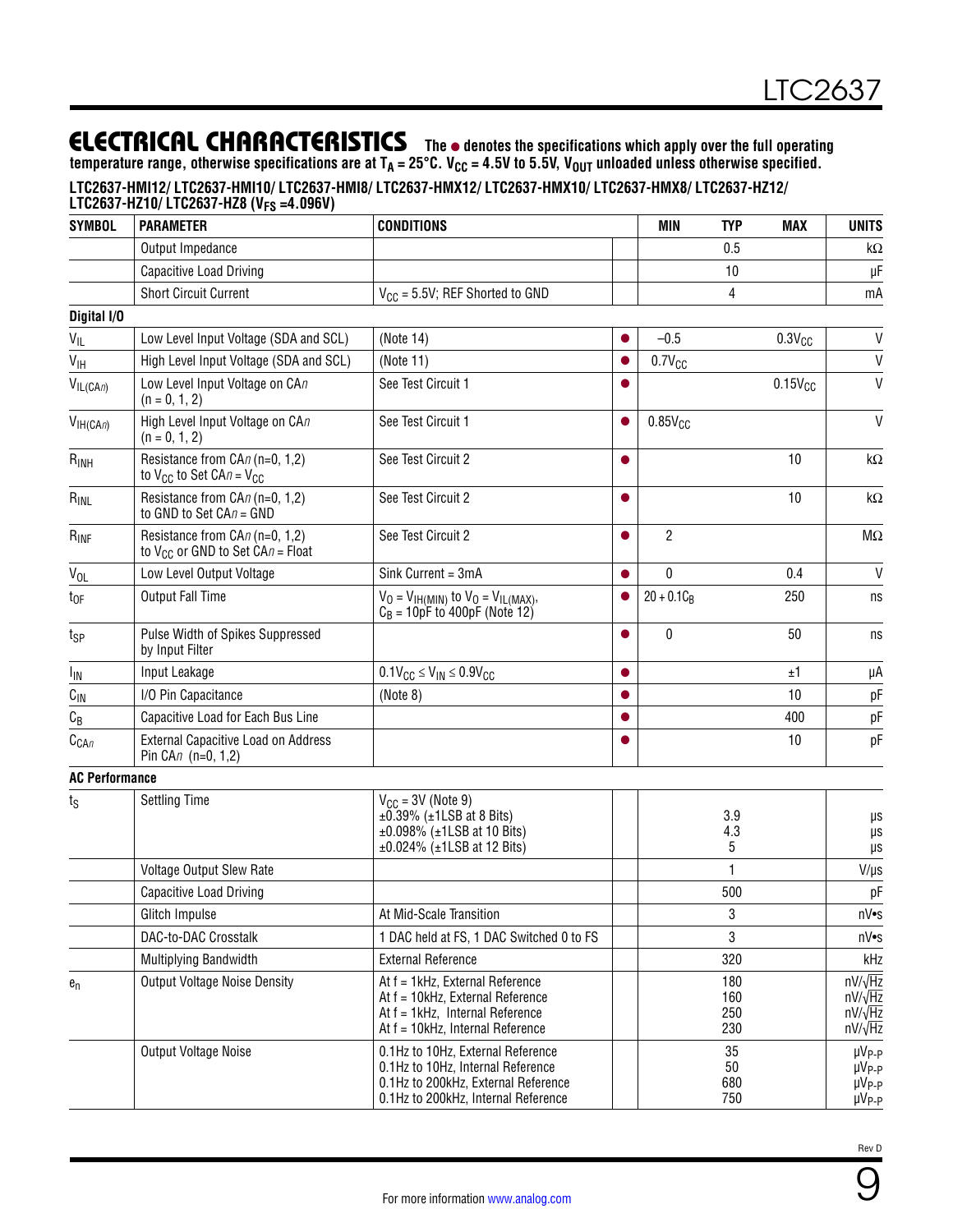## TIMING CHARACTERISTICS The  $\bullet$  denotes specifications that apply over the full operating temperature range,

**otherwise specifications are at**  $T_A = 25^{\circ}$ **C. V<sub>CC</sub> =4.5V to 5.5V. (See [Figure 1](#page-18-0)) (Note 13).** 

**LTC2637-HMI12/ LTC2637-HMI10/ LTC2637-HMI8/ LTC2637-HMX12/ LTC2637-HMX10/ LTC2637-HMX8/ LTC2637-HZ12/ LTC2637-HZ10/ LTC2637-HZ8 (VFS =4.096V)**

| <b>SYMBOL</b>        | <b>PARAMETER</b>                                 | <b>CONDITIONS</b> |   | MIN           | <b>TYP</b> | <b>MAX</b> | <b>UNITS</b> |
|----------------------|--------------------------------------------------|-------------------|---|---------------|------------|------------|--------------|
| $f_{SCL}$            | <b>SCL Clock Frequency</b>                       |                   |   |               |            | 400        | kHz          |
| $t_{HD(STA)}$        | Hold Time (Repeated) Start Condition             |                   |   | 0.6           |            |            | μs           |
| t <sub>LOW</sub>     | Low Period of the SCL Clock Pin                  |                   |   | 1.3           |            |            | μs           |
| t <sub>HIGH</sub>    | High Period of the SCL Clock Pin                 |                   | c | 0.6           |            |            | μs           |
| $t_{\text{SU(STA)}}$ | Set-Up Time for a Repeated Start Condition       |                   | O | 0.6           |            |            | μs           |
| $t_{HD(DAT)}$        | Data Hold Time                                   |                   |   |               |            | 0.9        | μs           |
| $t_{\text{SU(DAT)}}$ | Data Set-Up Time                                 |                   |   | 100           |            |            | ns           |
| $t_{r}$              | Rise Time of Both SDA and SCL Signals            | (Note 12)         |   | $20 + 0.1C_R$ |            | 300        | ns           |
| t <sub>f</sub>       | Fall Time of Both SDA and SCL Signals            | (Note 12)         |   | $20 + 0.1C_R$ |            | 300        | ns           |
| $t_{\text{SU(STO)}}$ | Set-Up Time for Stop Condition                   |                   | c | 0.6           |            |            | μs           |
| $t_{\text{BUF}}$     | Bus Free Time Between a Stop and Start Condition |                   |   | 1.3           |            |            | μs           |

**Note 1:** Stresses beyond those listed under Absolute Maximum Ratings may cause permanent damage to the device. Exposure to any Absolute Maximum Rating condition for extended periods may affect device reliability and lifetime.

**Note 2:** All voltages are with respect to GND.

**Note 3:** Operating at temperatures above 90 $^{\circ}$ C and with V<sub>CC</sub> > 4V requires  $V_{CC}$  slew rates to be no greater than 110mV/ $\mu$ s.

**Note 4:** Linearity and monotonicity are defined from code  $k<sub>L</sub>$  to code  $2<sup>N</sup>-1$ , where N is the resolution and k<sub>L</sub> is given by k<sub>L</sub> = 0.016•(2<sup>N</sup>/ V<sub>FS</sub>), rounded to the nearest whole code. For  $V_{FS} = 2.5V$  and  $N = 12$ ,  $k_L = 26$  and linearity is defined from code 26 to code 4,095. For  $V_{FS} = 4.096V$  and N = 12,  $k_L =$ 16 and linearity is defined from code 16 to code 4,095.

**Note 5:** Inferred from measurement at code 16 (LTC2637-12), code 4 (LTC2637-10) or code 1 (LTC2637-8), and at full-scale.

**Note 6:** This IC includes current limiting that is intended to protect the device during momentary overload conditions. Junction temperature can exceed the rated maximum during current limiting. Continuous operation above the specified maximum operating junction temperature may impair device reliability.

**Note 7:** Digital inputs at 0V or  $V_{CC}$ .

**Note 8:** Guaranteed by design and not production tested.

**Note 9:** Internal Reference mode. DAC is stepped 1/4 scale to 3/4 scale and 3/4 scale to 1/4 scale. Load is 2kΩ in parallel with 100pF to GND. **Note 10:** Temperature coefficient is calculated by dividing the maximum change in output voltage by the specified temperature range.

**Note 11:** Maximum  $V_{\text{IH}} = V_{\text{CC}(MAX)} + 0.5V$ .

**Note 12:**  $C_B$  = Capacitance of one bus line in pF.

**Note 13:** All values refer to  $V_{\text{IH}} = V_{\text{IN(MIN)}}$  and  $V_{\text{IL}} = V_{\text{IL(MAX)}}$  levels.

**Note 14:** Minimum V<sub>IL</sub> exceeds Absolute Maximum rating. This condition won't damage the IC, but could degrade performance.

**Note 15:** Thermal resistance of MSOP package limits  $I_{OUT}$  to

 $-5$ mA  $\leq$   $I_{\text{OUT}}$   $\leq$  5mA for H-grade MSOP parts and V<sub>CC</sub> = 5V ±10%.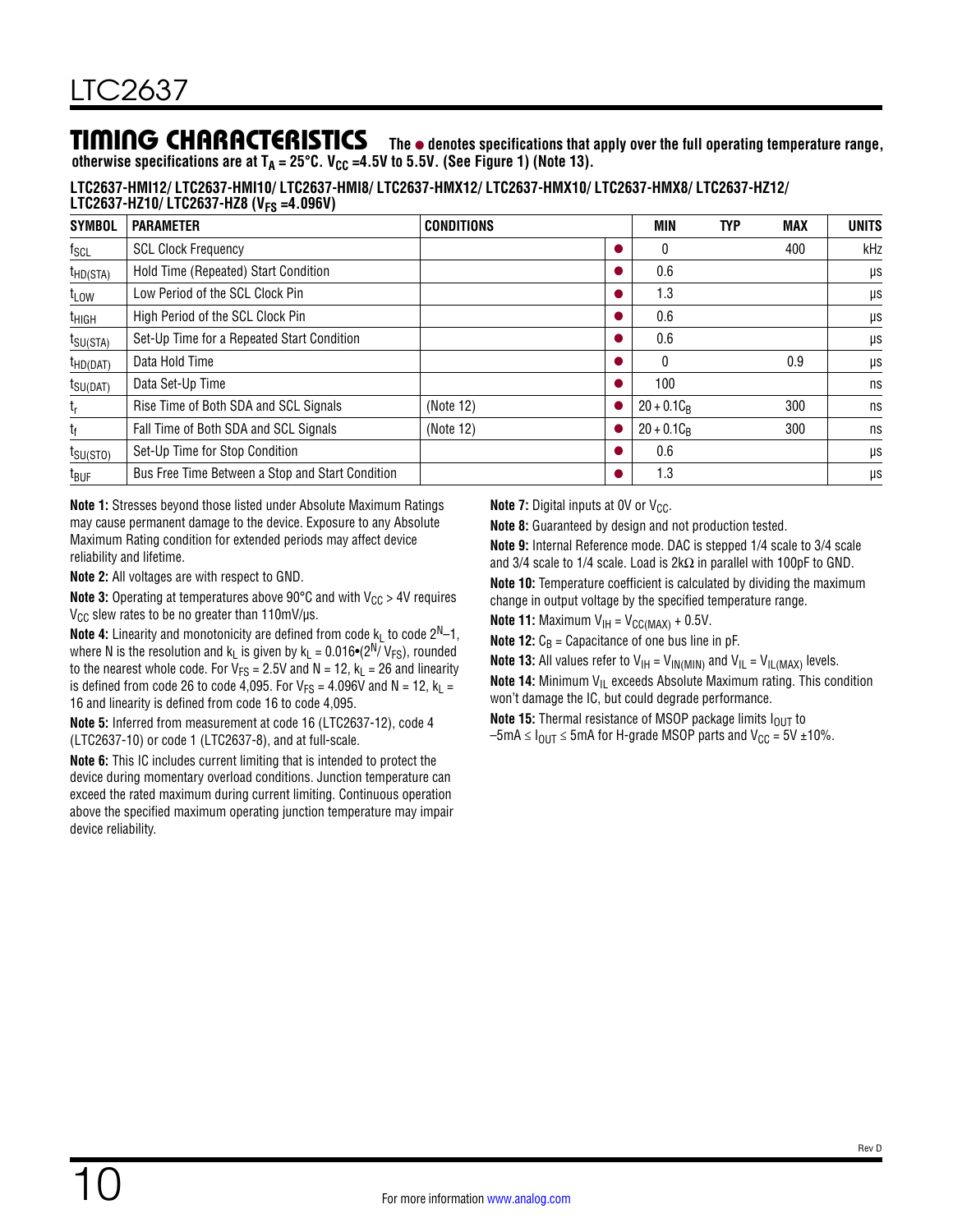## <span id="page-10-0"></span>TYPICAL PERFORMANCE CHARACTERISTICS

 $T_A = 25^\circ \text{C}$ , unless otherwise noted. LTC2637-L12 (Internal Reference,  $V_{FS} = 2.5V$ )





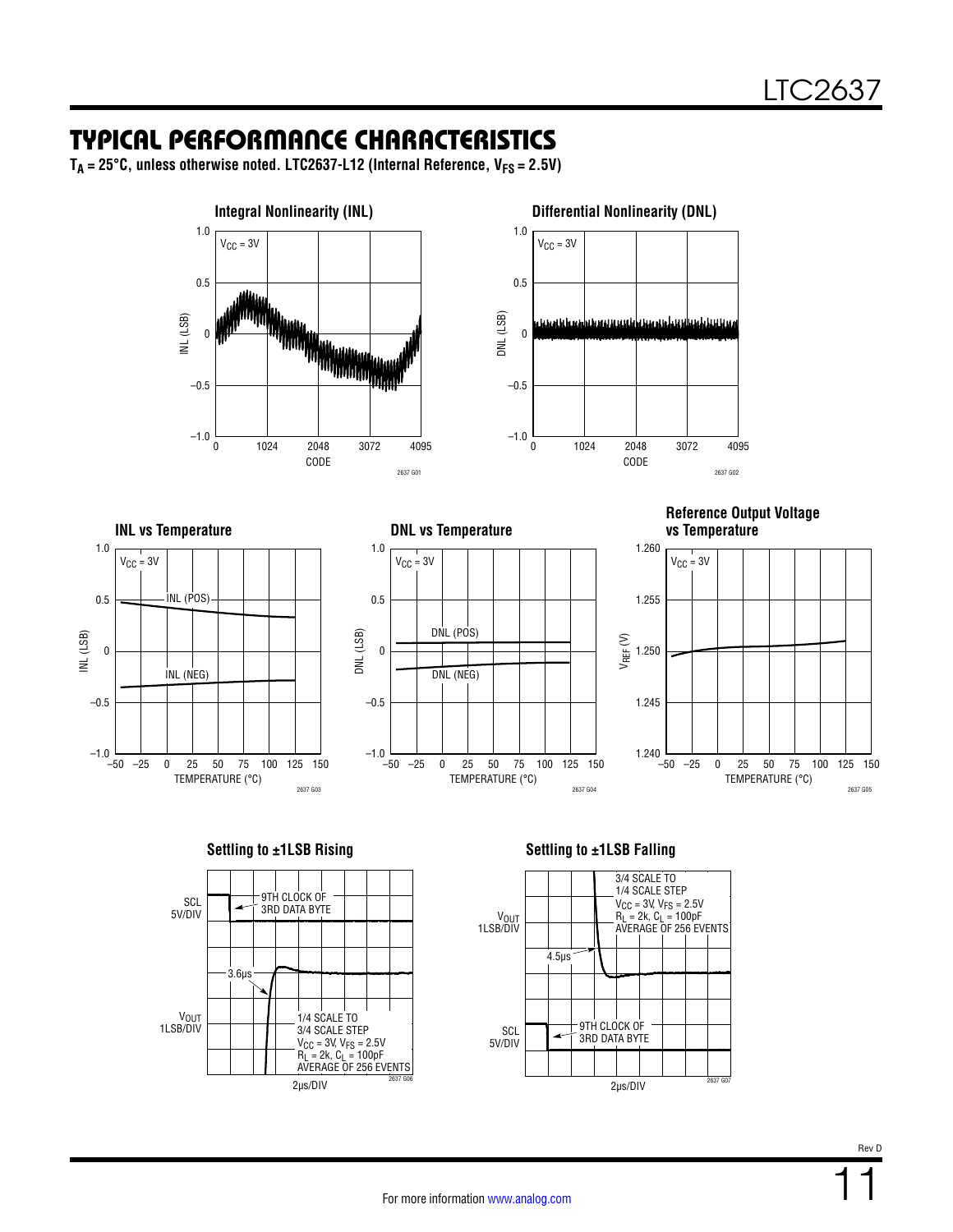# TYPICAL PERFORMANCE CHARACTERISTICS

 $T_A = 25^\circ \text{C}$ , unless otherwise noted. LTC2637-H12 (Internal Reference,  $V_{FS} = 4.096V$ )





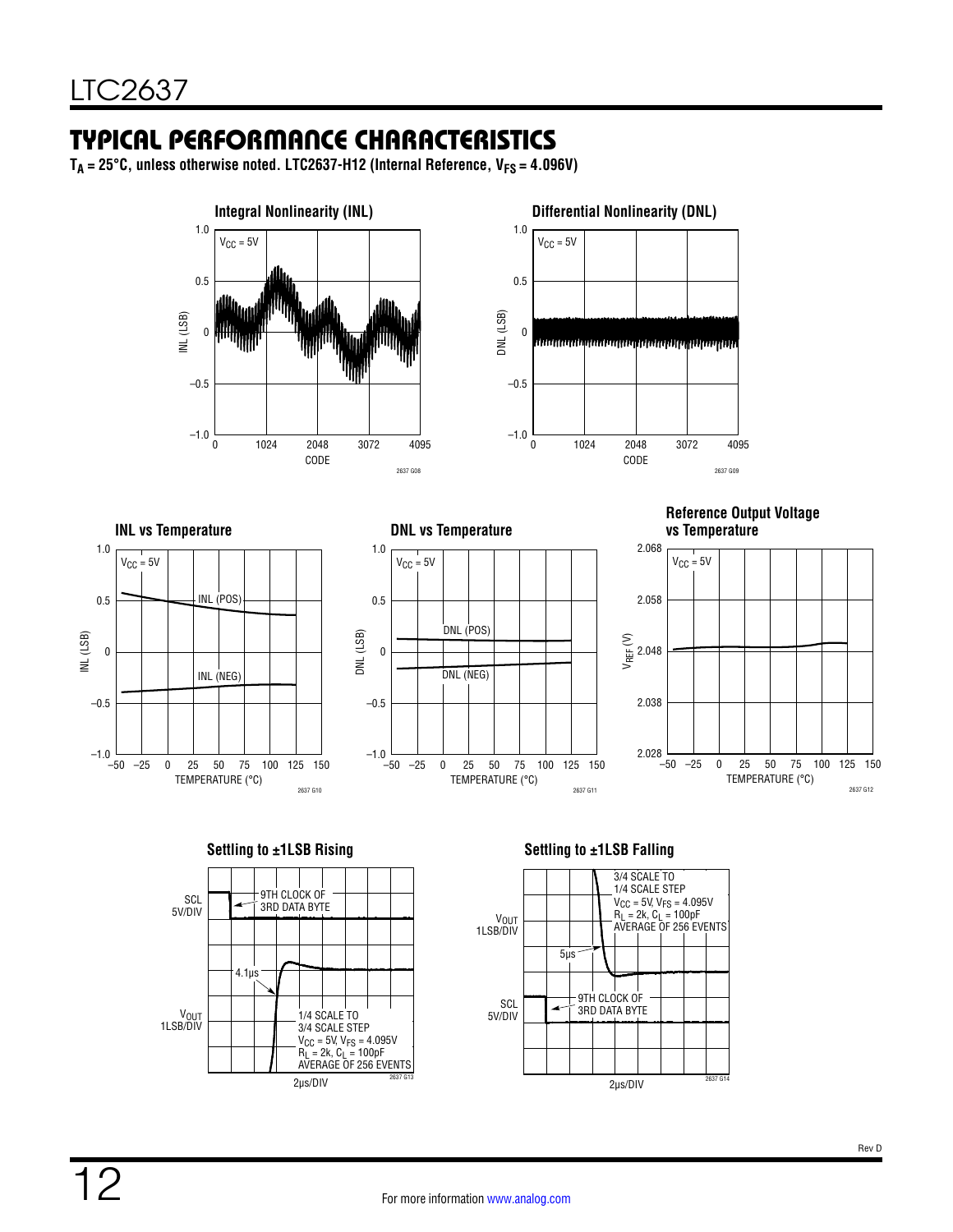# TYPICAL PERFORMANCE CHARACTERISTICS **TA = 25°C, unless otherwise noted.**

### **LTC2637-10**



### **LTC2637-8**









2637 G18 255

CODE

CODE

64 192

2637 G16 1023

256 768

 $\theta$ 

0

DNL (LSB)

DNL (LSB)

1.0

 $V_{CC} = 3V$  $V_{FS} = 2.5V$ INTERNAL REF.

0.5

0

–0.5

 $-1.0$ 

0.50

 $\rm V_{CC}$  = 3V VFS = 2.5V INTERNAL REF.

0.25

0

–0.25

–0.50

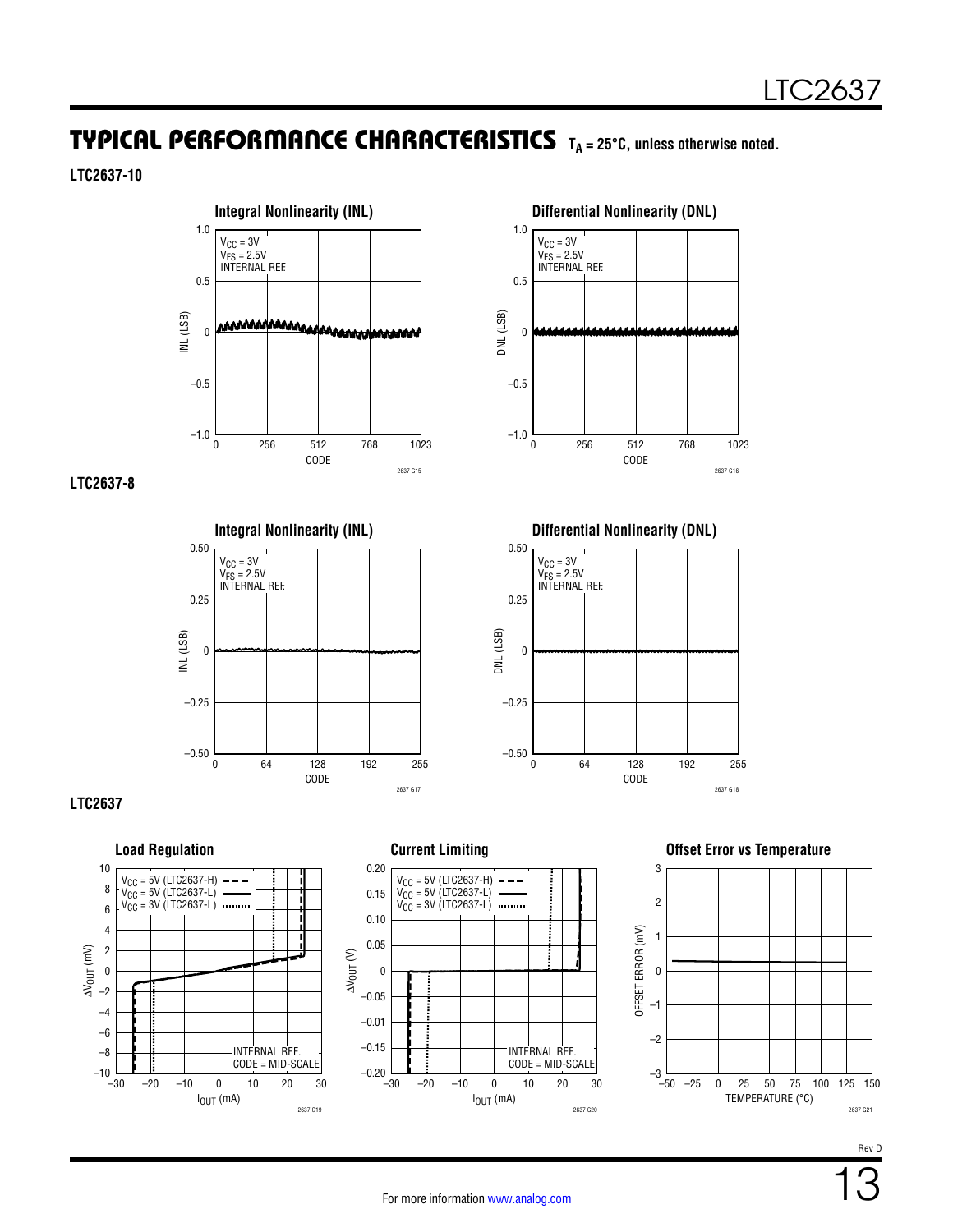# TYPICAL PERFORMANCE CHARACTERISTICS **TA = 25°C, unless otherwise noted.**

**LTC2637**





<span id="page-13-0"></span>

<span id="page-13-1"></span>**Headroom at Rails** 



**vs Output Current Exiting Power-Down to Mid-Scale Power-On Reset to Mid-Scale**





**Supply Current vs Logic Voltage DAC to DAC Crosstalk (Dynamic) Multiplying Bandwidth** LOGIC VOLTAGE (V) 0 ICC (mA) 1.8 1.6 1.2 1.4 1.0 0.8 0.6 1 2 3 4 5 SWEEP SDA, SCL, BETWEEN OV AND V<sub>CC</sub>  $V_{CC} = 5V$  $V_{\text{CC}} = 3V$ (LTC2637-L)

2637 G28



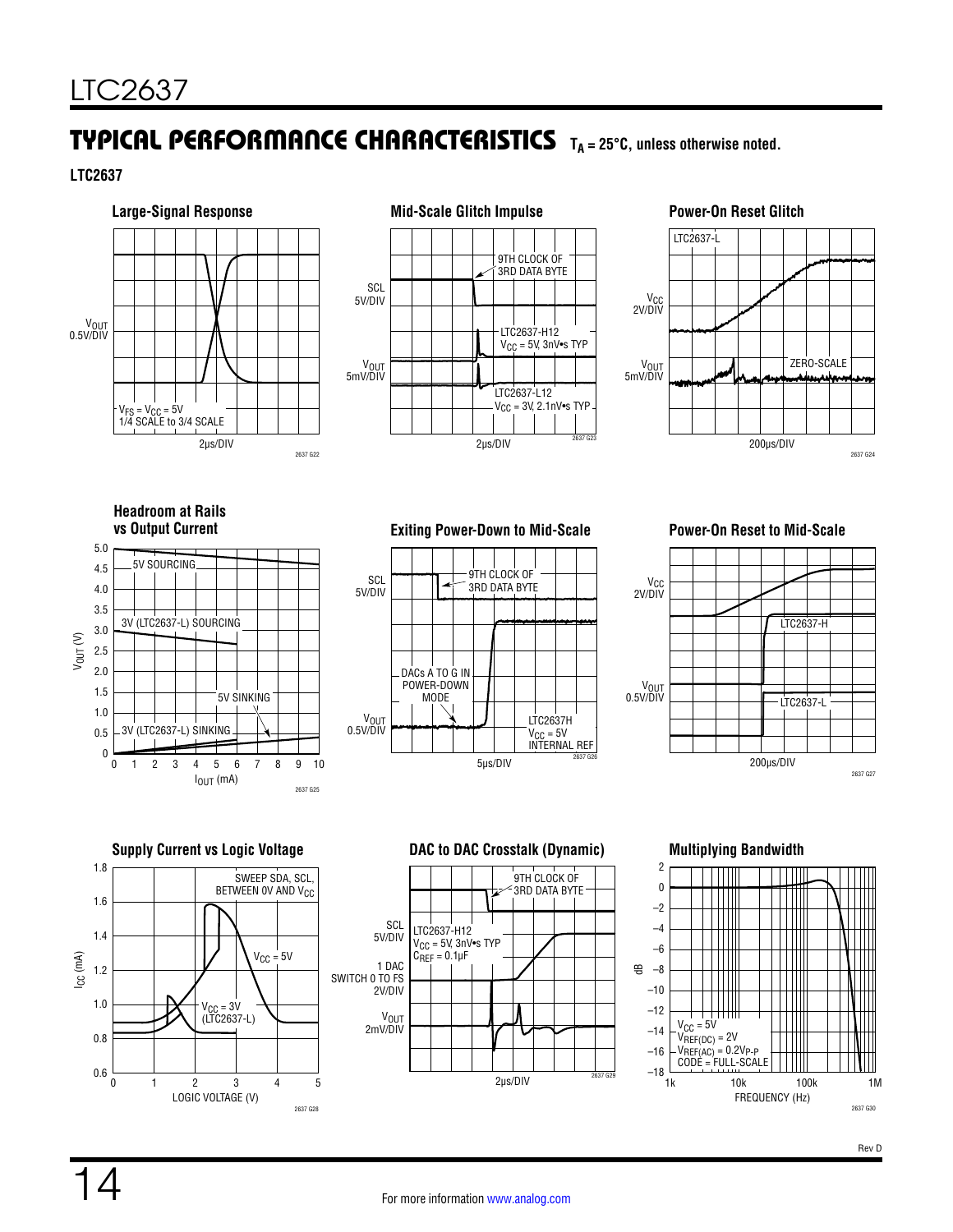## TYPICAL PERFORMANCE CHARACTERISTICS **TA = 25°C, unless otherwise noted.**

**LTC2637**







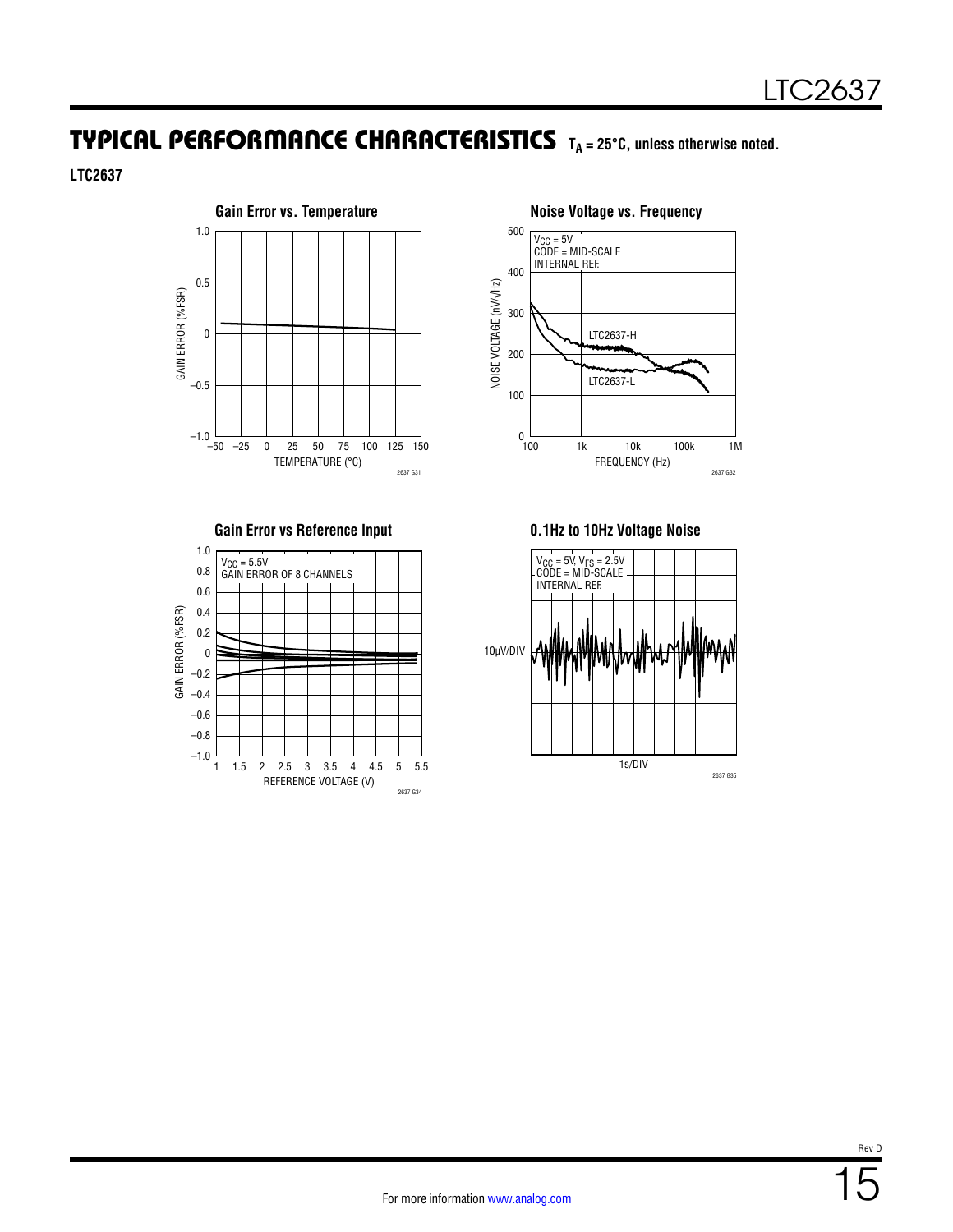#### PIN FUNCTIONS **(DFN/MSOP)**

**V<sub>CC</sub>** (Pin 1/Pin 1): Supply Voltage Input. 2.7V  $\leq$  V<sub>CC</sub>  $\leq$  5.5V (LTC2637-L) or  $4.5V \le V_{CC} \le 5.5V$  (LTC2637-H). Bypass to GND with a 0.1µF capacitor.

**VOUTA to VOUTH (Pins 2–5, 10–13/Pins 2–5, 12–15):** DAC Analog Voltage Outputs.

**CAO (Pin 6/Pin 7):** Chip Address Bit 0. Tie this pin to  $V_{CC}$ , GND or leave it floating to select an I<sup>2</sup>C slave address for the part (See [Tables 1](#page-20-0) and [2](#page-20-1)).

**SCL (Pin 7/Pin 8):** Serial Clock Input Pin. Data is shifted into the SDA pin at the rising edges of the clock. This high impedance pin requires a pull-up resistor or current source to  $V_{CC}$ .

**SDA (Pin 8/Pin 9):** Serial Data Bidirectional Pin. Data is shifted into the SDA pin and acknowledged by the SDA pin. This pin is high impedance while data is shifted in. Open drain N-channel output during acknowledgment. SDA requires a pull-up resistor or current source to  $V_{CC}$ . **REF (Pin 9/Pin 11):** Reference Voltage Input or Output. When External Reference mode is selected, REF is an input  $(1V \le V_{\text{RFF}} \le V_{\text{CC}})$  where the voltage supplied sets the full-scale DAC output voltage. When Internal Reference is selected, the 10ppm/°C 1.25V (LTC2637-L) or 2.048V (LTC2637-H) internal reference (half full-scale) is available at the pin. This output may be bypassed to GND with up to 10µF, and must be buffered when driving external DC load current.

**GND (Pin 14/Pin 16):** Ground.

**CA2 (Pin 6, MSOP only):** Chip Address Bit 2. Tie this pin to  $V_{CC}$ , GND or leave it floating to select an I<sup>2</sup>C slave address for the part (See [Table 1](#page-20-0)).

**CA1 (Pin 10, MSOP only):** Chip Address Bit 1. Tie this pin to  $V_{CC}$ , GND or leave it floating to select an  ${}^{12}C$  slave address for the part (See [Table 1](#page-20-0)).

**Exposed Pad (Pin 15, DFN Only):** Ground. Must be soldered to PCB Ground.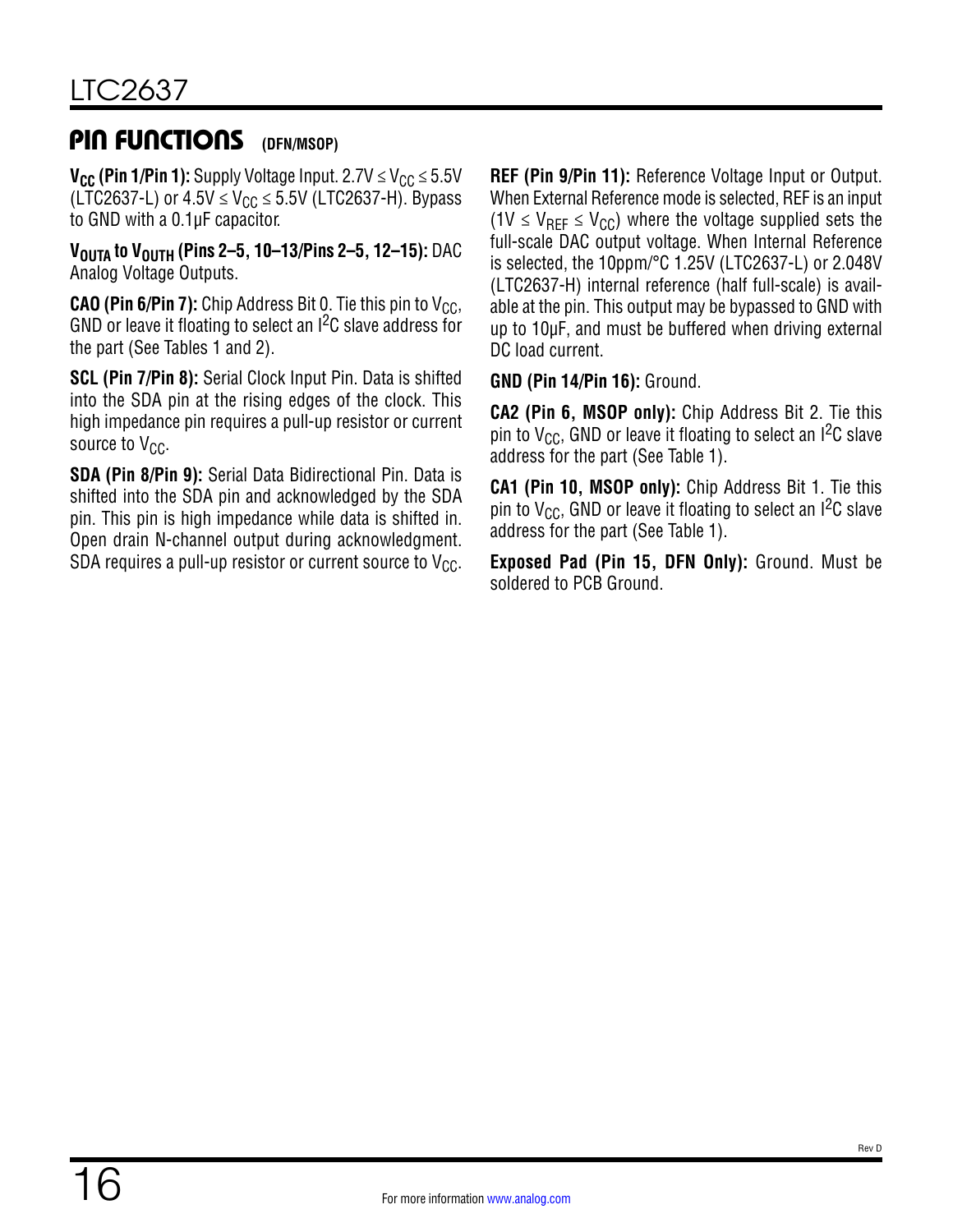# <span id="page-16-0"></span>BLOCK DIAGRAM

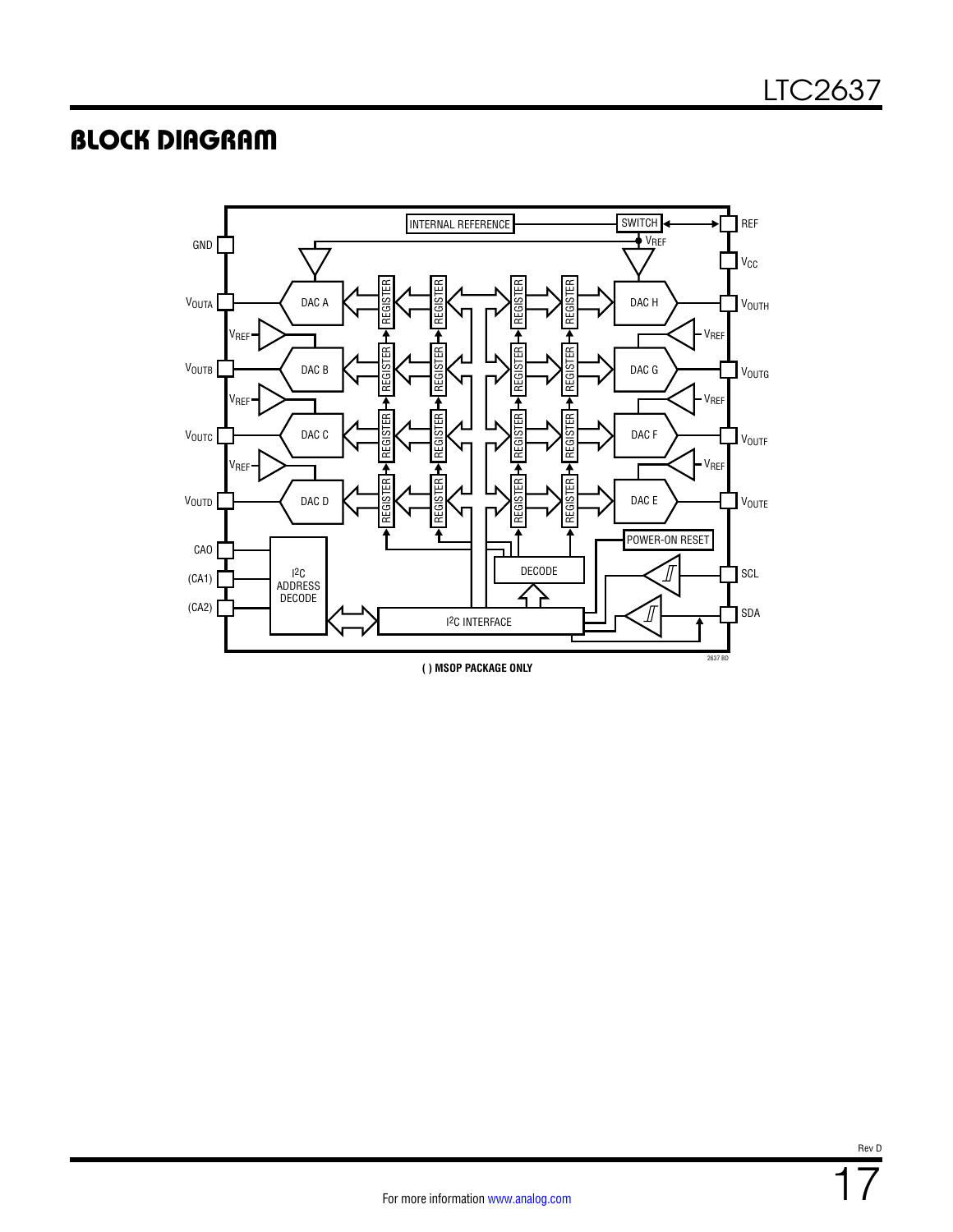# <span id="page-17-0"></span>TEST CIRCUITS

**Test Circuit 1**





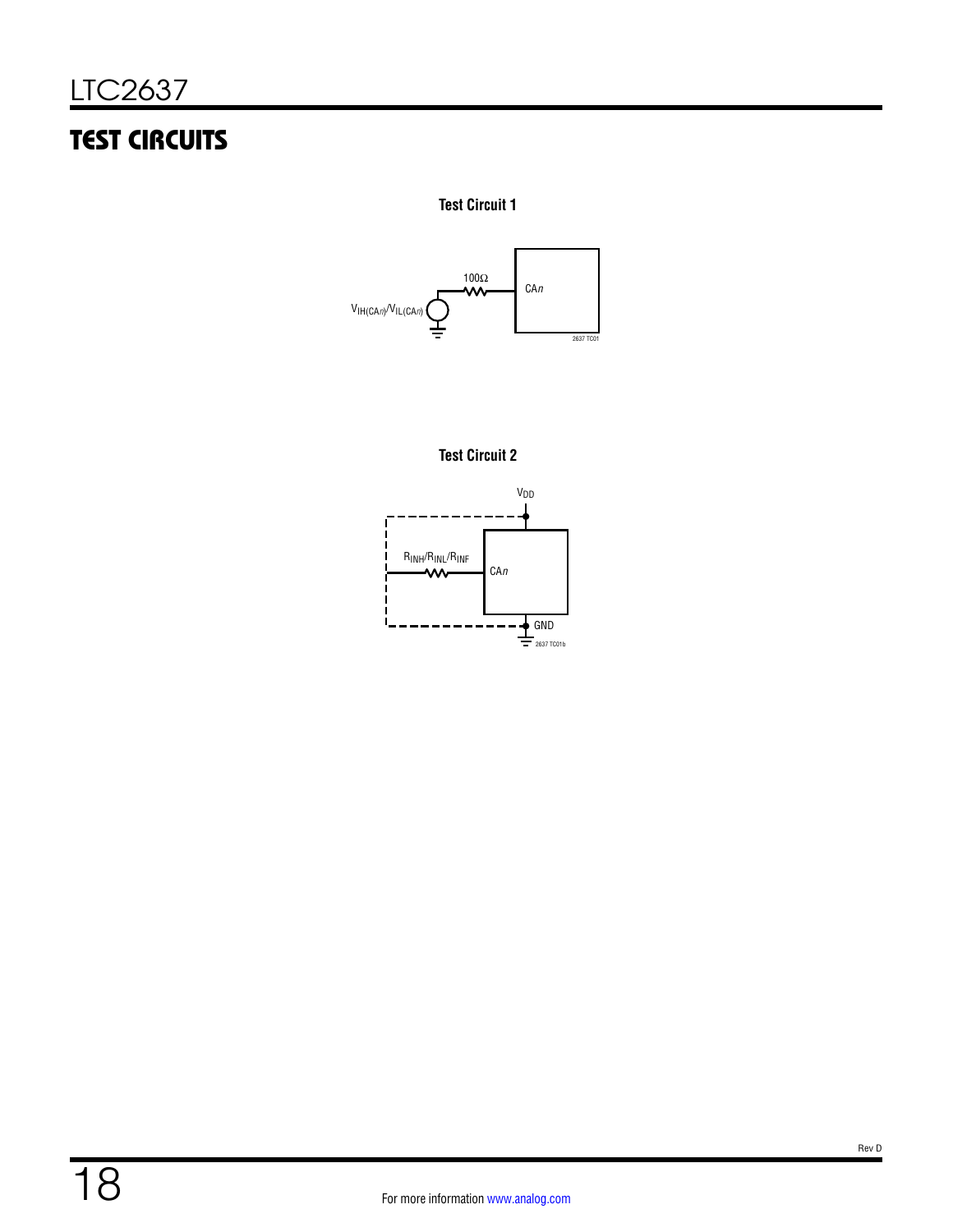<span id="page-18-0"></span>

# TIMING DIAGRAM

<span id="page-18-1"></span>SCL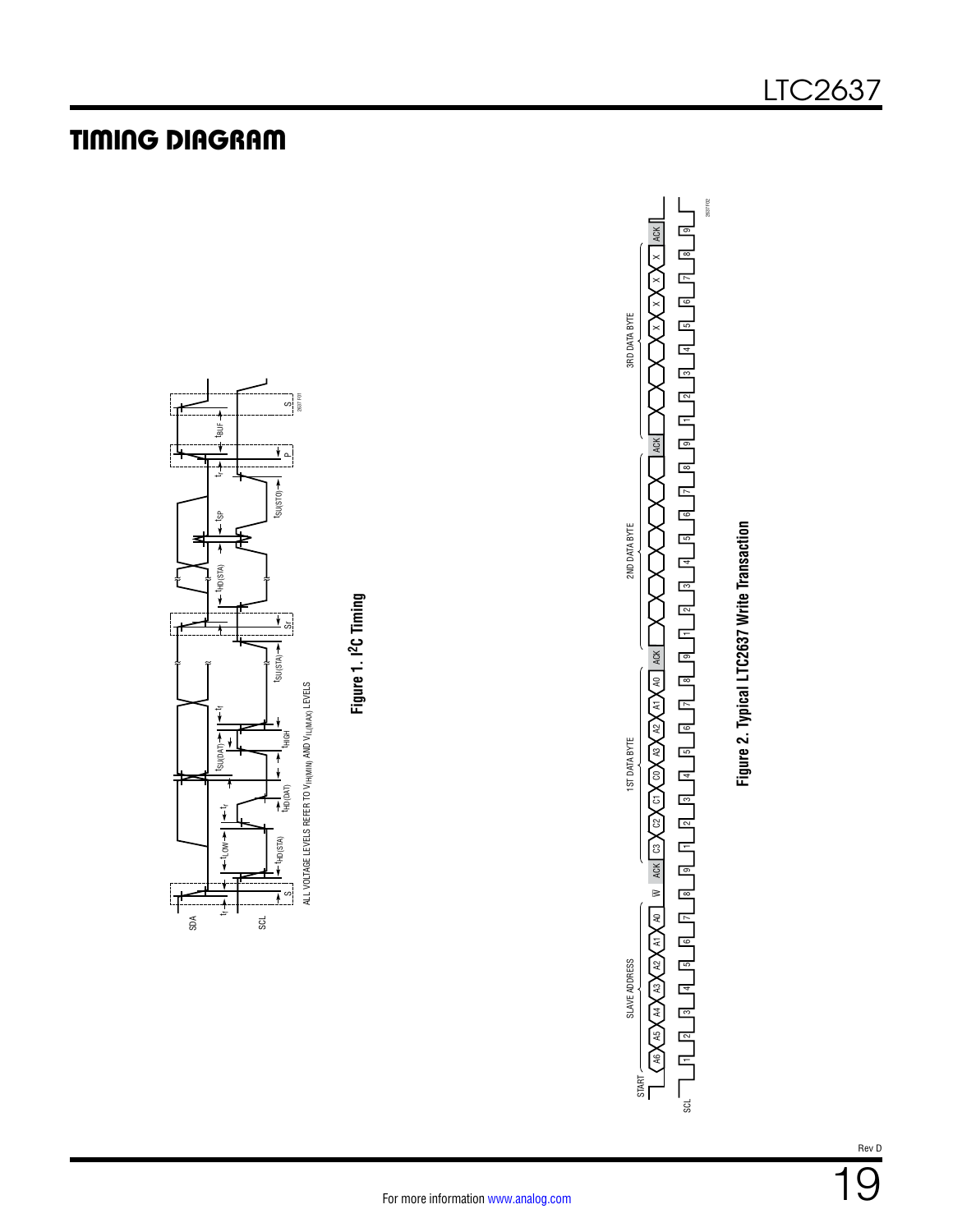The LTC2637 is a family of octal voltage output DACs in 14-lead DFN and 16-lead MSOP packages. Each DAC can operate rail-to-rail using an external reference, or with its full-scale voltage set by an integrated reference. Eighteen combinations of accuracy (12-, 10-, and 8-bit), power-on reset value (zero-scale, mid-scale in internal reference mode, or mid-scale in external reference mode), and fullscale voltage (2.5V or 4.096V) are available. The LTC2637 is controlled using a 2-wire  $l^2C$  interface.

## **Power-On Reset**

The LTC2637-HZ/LTC2637-LZ clear the output to zeroscale when power is first applied, making system initialization consistent and repeatable.

For some applications, downstream circuits are active during DAC power-up, and may be sensitive to nonzero outputs from the DAC during this time. The LTC2637 contains circuitry to reduce the power-on glitch: the analog output typically rises less than 5mV above zeroscale during power on. In general, the glitch amplitude decreases as the power supply ramp time is increased. See [Power-On Reset Glitch](#page-13-0) in the [Typical Performance](#page-10-0)  [Characteristics](#page-10-0) section.

The LTC2637-HMI/LTC2637-HMX/LTC2637-LMI/ LTC2637-LMX provide an alternative reset, setting the output to mid-scale when power is first applied. The LTC2637-LMI and LTC2637-HMI power up in internal reference mode, with the output set to a mid-scale voltage of 1.25V and 2.048V, respectively. The LTC2637- LMX and LTC2637-HMX power-up in external reference mode, with the output set to mid-scale of the external reference. Default reference mode selection is described in the [Reference Modes](#page-21-0) section.

## **Power Supply Sequencing**

The voltage at REF (Pin 9, DFN; Pin 11, MSOP) must be kept within the range –0.3V  $\leq$  V<sub>REF</sub>  $\leq$  V<sub>CC</sub> + 0.3V (see [Absolute Maximum Ratings](#page-1-0)). Particular care should be taken to observe these limits during power supply turnon and turn-off sequences, when the voltage at  $V_{CC}$  is in transition.

## **Transfer Function**

The digital-to-analog transfer function is:

$$
V_{OUT(IDEAL)} = \left(\frac{k}{2^N}\right) V_{REF}
$$

where k is the decimal equivalent of the binary DAC input code, N is the resolution, and  $V_{\text{RFF}}$  is either 2.5V (LTC2637-LMI/LTC2637-LMX/LTC2637-LZ) or 4.096V (LTC2637-HMI/LTC2637-HMX/LTC2637-HZ) when in Internal Reference mode, and the voltage at REF when in External Reference mode.

## **I 2C Serial Interface**

The LTC2637 communicates with a host using the standard 2-wire  $1<sup>2</sup>C$  interface. The timing diagrams (Figures [1](#page-18-0) and [2\)](#page-18-1) show the timing relationship of the signals on the bus. The two bus lines, SDA and SCL, must be high when the bus is not in use. External pull-up resistors or current sources are required on these lines. The value of these pull-up resistors is dependent on the power supply and can be obtained from the <sup>12</sup>C specifications. For an 1<sup>2</sup>C bus operating in the fast mode, an active pull-up will be necessary if the bus capacitance is greater than 200pF.

The LTC2637 is a receive-only (slave) device. The master can write to the LTC2637. The LTC2637 will not acknowledge (NAK) a read request from the master.

## **START (S) and STOP (P) Conditions**

When the bus is not in use, both SCL and SDA must be high. A bus master signals the beginning of a communication to a slave device by transmitting a START condition. A START condition is generated by transitioning SDA from high to low while SCL is high.

When the master has finished communicating with the slave, it issues a STOP condition. A STOP condition is generated by transitioning SDA from low to high while SCL is high. The bus is then free for communication with another  $I^2C$  device.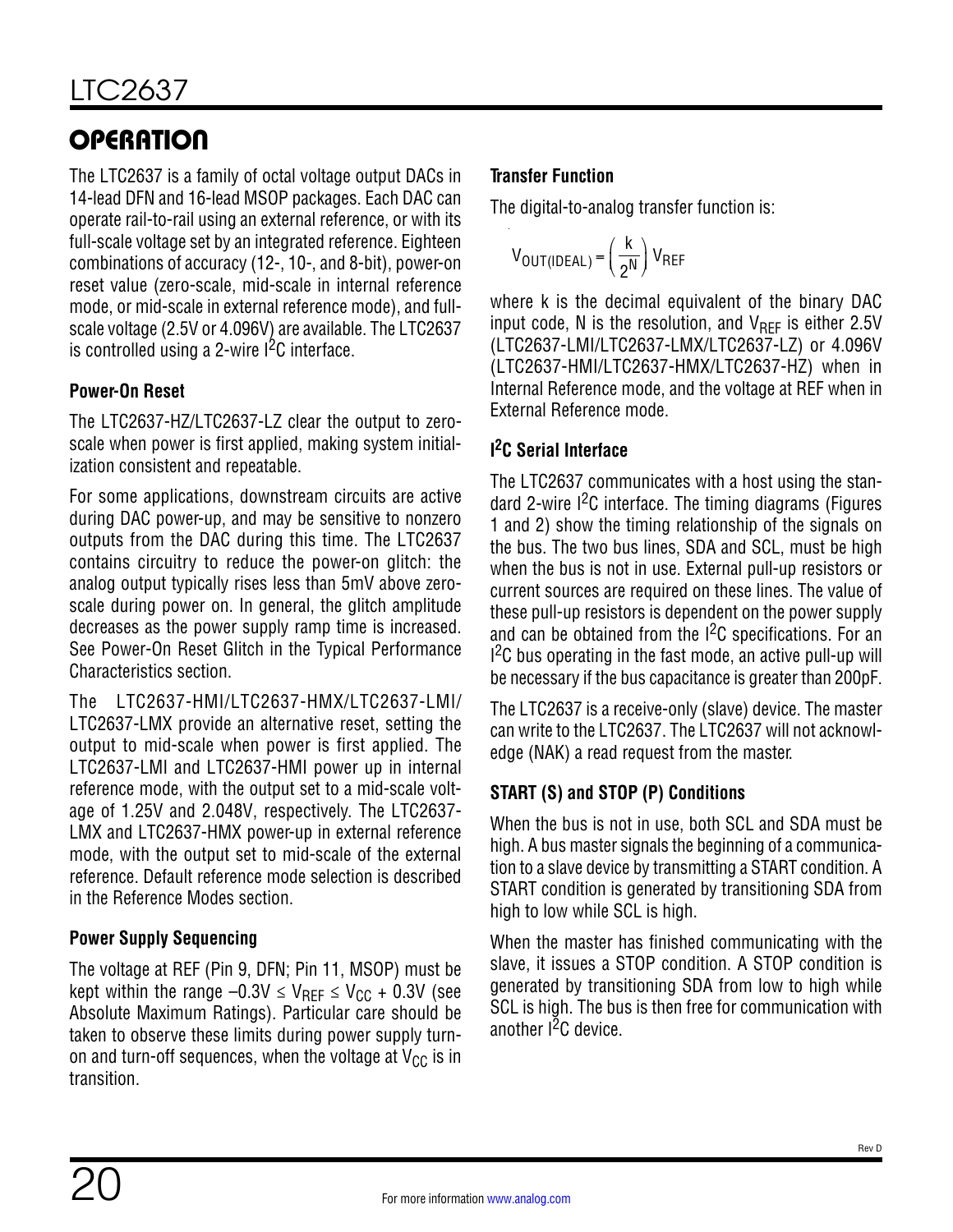## **Acknowledge**

The Acknowledge (ACK) signal is used for handshaking between the master and the slave. An ACK (active LOW) generated by the slave lets the master know that the latest byte of information was properly received. The ACK related clock pulse is generated by the master. The master releases the SDA line (HIGH) during the ACK clock pulse. The slave-receiver must pull down the SDA bus line during the ACK clock pulse so that it remains a stable LOW during the HIGH period of this clock pulse. The LTC2637 responds to a write by a master in this manner but does not acknowledge a read operation; in that case, SDA is retained HIGH during the period of the ACK clock pulse.

## **Chip Address**

The state of pins CA0, CA1 and CA2 (CA1 and CA2 are only available on the MSOP package) determines the slave address of the part. These pins can each be set to any one of three states:  $V_{CC}$ , GND or float. This results in 27 (MSOP Package) or 3 (DFN Package) selectable addresses for the part. The slave address assignments are shown in Tables 1 and 2.

In addition to the address selected by the address pins, the part also responds to a global address. This address allows a common write to all LTC2637 parts to be accomplished using one 3-byte write transaction on the  $1<sup>2</sup>C$  bus. The global address, listed at the end of Tables 1 and 2, is a 7-bit hardwired address not selectable by CA0, CA1 or CA2. If another global address is required, please consult the factory.

The maximum capacitive load allowed on the address pins (CA0, CA1 and CA2) is 10pF, as these pins are driven during address detection to determine if they are floating.

| CA <sub>2</sub>                     | CA <sub>1</sub> | <b>CAO</b>      | A6             | A <sub>5</sub> | A4           | A <sub>3</sub> | A <sub>2</sub> | A1           | A <sub>0</sub> |
|-------------------------------------|-----------------|-----------------|----------------|----------------|--------------|----------------|----------------|--------------|----------------|
| GND                                 | GND             | GND             | 0              | 0              | 1            | 0              | 0              | 0            | 0              |
| GND                                 | GND             | <b>FLOAT</b>    | 0              | 0              | $\mathbf{1}$ | 0              | 0              | 0            | $\mathbf{1}$   |
| GND                                 | GND             | V <sub>CC</sub> | 0              | 0              | $\mathbf{1}$ | 0              | 0              | 1            | 0              |
| GND                                 | <b>FLOAT</b>    | GND             | 0              | 0              | 1            | 0              | 0              | 1            | $\mathbf{1}$   |
| GND                                 | <b>FLOAT</b>    | <b>FLOAT</b>    | 0              | 1              | 0            | 0              | 0              | 0            | 0              |
| GND                                 | <b>FLOAT</b>    | V <sub>CC</sub> | 0              | $\mathbf{1}$   | 0            | 0              | 0              | 0            | $\mathbf{1}$   |
| GND                                 | V <sub>CC</sub> | GND             | 0              | 1              | 0            | 0              | 0              | 1            | 0              |
| GND                                 | $\rm V_{CG}$    | <b>FLOAT</b>    | 0              | $\mathbf{1}$   | 0            | 0              | 0              | $\mathbf{1}$ | $\mathbf{1}$   |
| GND                                 | $V_{CC}$        | V <sub>CC</sub> | 0              | $\mathbf{1}$   | 1            | 0              | 0              | 0            | 0              |
| <b>FLOAT</b>                        | GND             | GND             | 0              | $\mathbf{1}$   | $\mathbf{1}$ | 0              | 0              | 0            | $\mathbf{1}$   |
| <b>FLOAT</b>                        | GND             | <b>FLOAT</b>    | 0              | $\mathbf{1}$   | 1            | 0              | 0              | 1            | 0              |
| <b>FLOAT</b>                        | GND             | V <sub>CC</sub> | 0              | $\mathbf{1}$   | $\mathbf{1}$ | 0              | 0              | $\mathbf{1}$ | $\mathbf{1}$   |
| <b>FLOAT</b>                        | <b>FLOAT</b>    | GND             | $\mathbf{1}$   | 0              | 0            | 0              | 0              | 0            | 0              |
| <b>FLOAT</b>                        | <b>FLOAT</b>    | <b>FLOAT</b>    | 1              | 0              | 0            | 0              | 0              | 0            | $\mathbf{1}$   |
| FLOAT                               | <b>FLOAT</b>    | V <sub>CC</sub> | $\mathbf{1}$   | 0              | 0            | 0              | 0              | 1            | 0              |
| <b>FLOAT</b>                        | V <sub>CC</sub> | GND             | 1              | 0              | 0            | 0              | 0              | 1            | 1              |
| <b>FLOAT</b>                        | V <sub>CC</sub> | <b>FLOAT</b>    | $\mathbf{1}$   | 0              | $\mathbf{1}$ | 0              | 0              | 0            | 0              |
| <b>FLOAT</b>                        | $V_{CC}$        | V <sub>CC</sub> | $\mathbf{1}$   | 0              | 1            | $\pmb{0}$      | 0              | 0            | $\mathbf{1}$   |
| $\rm V_{CC}$                        | GND             | GND             | $\overline{1}$ | 0              | $\mathbf{1}$ | 0              | 0              | $\mathbf{1}$ | 0              |
| $\mathsf{V}_{\mathbb{C}\mathbb{C}}$ | GND             | <b>FLOAT</b>    | $\mathbf{1}$   | 0              | 1            | 0              | 0              | 1            | $\mathbf{1}$   |
| $V_{CC}$                            | GND             | V <sub>CC</sub> | $\overline{1}$ | 1              | 0            | 0              | 0              | 0            | 0              |
| Vcc                                 | <b>FLOAT</b>    | GND             | 1              | $\mathbf{1}$   | 0            | 0              | 0              | 0            | 1              |
| $V_{CC}$                            | <b>FLOAT</b>    | <b>FLOAT</b>    | $\mathbf{1}$   | $\mathbf{1}$   | 0            | 0              | 0              | $\mathbf{1}$ | 0              |
| $V_{CC}$                            | <b>FLOAT</b>    | V <sub>CC</sub> | 1              | $\mathbf{1}$   | 0            | 0              | 0              | 1            | 1              |
| V <sub>CC</sub>                     | $V_{CC}$        | GND             | $\mathbf{1}$   | $\mathbf{1}$   | 1            | 0              | 0              | 0            | 0              |
| V <sub>CC</sub>                     | $\rm V_{CG}$    | <b>FLOAT</b>    | $\mathbf{1}$   | $\mathbf{1}$   | $\mathbf{1}$ | 0              | 0              | 0            | $\mathbf{1}$   |
| $V_{CC}$                            | V <sub>CC</sub> | $V_{CC}$        | $\mathbf{1}$   | $\mathbf{1}$   | $\mathbf{1}$ | 0              | 0              | 1            | 0              |
| <b>GLOBAL ADDRESS</b>               | $\mathbf{1}$    | 1               | $\mathbf{1}$   | 0              | 0            | $\mathbf{1}$   | $\mathbf{1}$   |              |                |

### <span id="page-20-0"></span>**Table 1. Slave Address Map (MSOP Package)**

<span id="page-20-1"></span>**Table 2. Slave Address Map (DFN Package)**

| TODIO E. OTAVO AUGIOSS MAP (DI N I AUNAGO) |    |    |    |    |    |    |    |  |  |
|--------------------------------------------|----|----|----|----|----|----|----|--|--|
| <b>CAO</b>                                 | A6 | A5 | A4 | A3 | A2 | A1 | A0 |  |  |
| GND                                        |    |    |    | 0  |    |    |    |  |  |
| <b>FLOAT</b>                               |    |    |    |    |    |    |    |  |  |
| Vcc                                        |    |    |    |    |    |    |    |  |  |
| <b>GLOBAL ADDRESS</b>                      |    |    |    |    |    |    |    |  |  |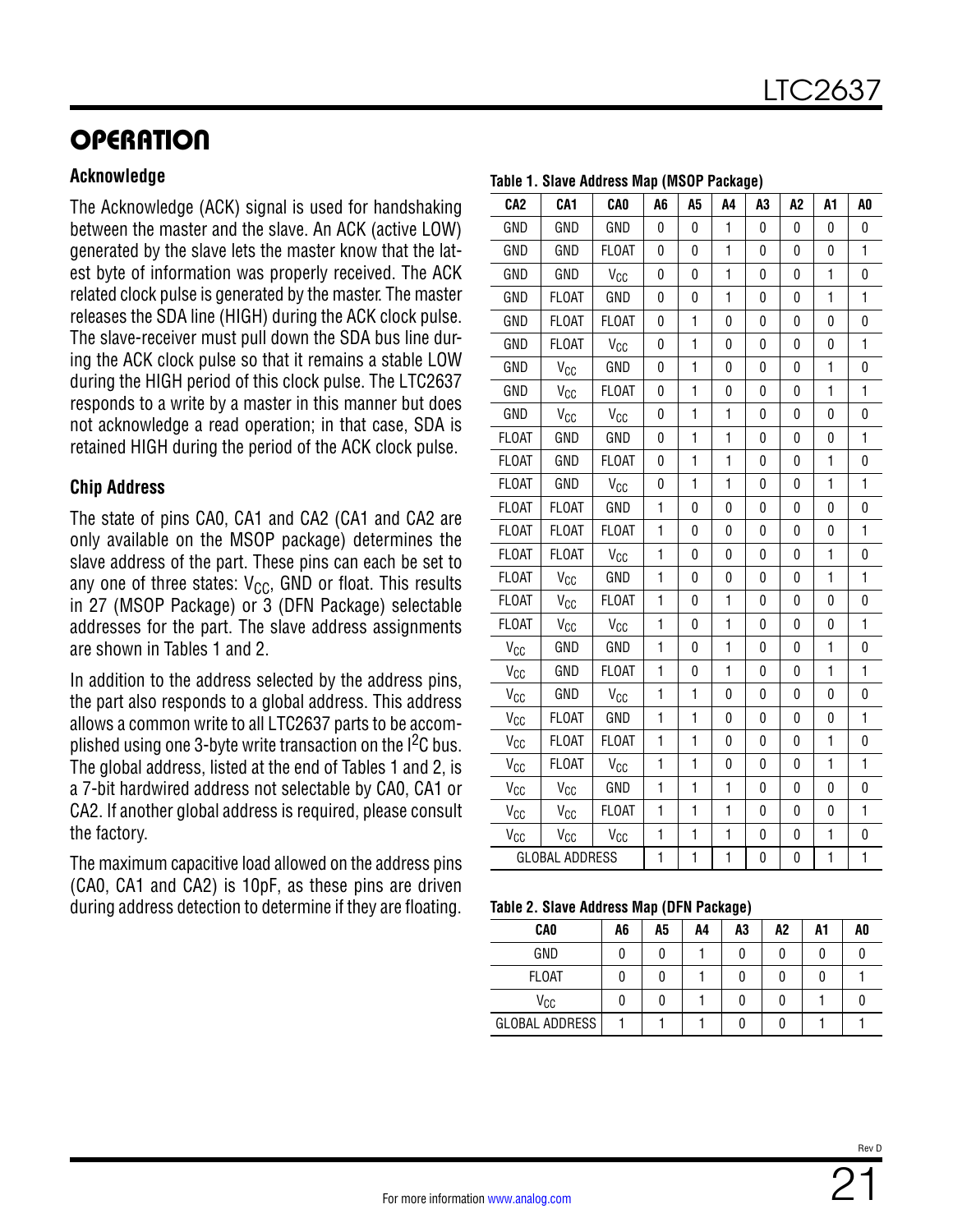## **Write Word Protocol**

The master initiates communication with the LTC2637 with a START condition and a 7-bit slave address followed by the Write bit  $(\overline{W}) = 0$ . The LTC2637 acknowledges by pulling the SDA pin low at the 9th clock if the 7-bit slave address matches the address of the part (set by CA0, CA1 or CA2) or the global address. The master then transmits three bytes of data. The LTC2637 acknowledges each byte of data by pulling the SDA line low at the 9th clock of each data byte transmission. After receiving three complete bytes of data, the LTC2637 executes the command specified in the 24-bit input word.

If more than three data bytes are transmitted after a valid 7-bit slave address, the LTC2637 does not acknowledge the extra bytes of data (SDA is high during the 9th clock).

The format of the three data bytes is shown in Figure 3. The first byte of the input word consists of the 4-bit command, followed by the 4-bit DAC address. The next two bytes contain the 16-bit data word, which consists of the 12-, 10- or 8-bit input code, MSB to LSB, followed by 4, 6 or 8 don't-care bits (LTC2637-12, LTC2637-10 and LTC2637-8, respectively). A typical LTC2637 write transaction is shown in [Figure 4.](#page-24-0)

The command bit assignments (C3-C0) and address (A3- A0) assignments are shown in Tables 3 and 4. The first four commands in the table consist of write and update operations. A write operation loads a 16-bit data word from the 32-bit shift register into the input register. In an update operation, the data word is copied from the input register to the DAC register. Once copied into the DAC register, the data word becomes the active 12-, 10-, or 8-bit input code, and is converted to an analog voltage at the DAC output. Write to and Update combines the first two commands. The Update operation also powers up the DAC if it had been in power-down mode. The data path and registers are shown in the [Block Diagram](#page-16-0).

### **Table 3. Command Codes**

| <b>COMMAND*</b> |                |    |     |                                                              |
|-----------------|----------------|----|-----|--------------------------------------------------------------|
| C3              | C <sub>2</sub> | C1 | CO. |                                                              |
| <sup>0</sup>    | 0              | 0  | 0   | Write to Input Register n                                    |
| N               | N              | 0  | 1   | Update (Power Up) DAC Register n                             |
| U               | 0              | 1  | 0   | Write to Input Register n, Update (Power Up) All             |
| N               | O              |    | 1   | Write to and Update (Power Up) DAC Register n                |
| 0               | 1              | 0  | 0   | Power Down n                                                 |
| N               | 1              | O  | 1   | Power Down Chip (All DAC's and Reference)                    |
| U               | 1              | 1  | 0   | Select Internal Reference (Power Up Reference)               |
| N               |                | 1  | 1   | Select External Reference (Power Down Internal<br>Reference) |
|                 |                |    |     | No Operation                                                 |

\*Command codes not shown are reserved and should not be used.

### **Table 4. Address Codes**

|    |                | ADDRESS (n)* |    |                  |
|----|----------------|--------------|----|------------------|
| A3 | A <sub>2</sub> | A1           | A0 |                  |
| 0  | 0              | 0            | 0  | DAC A            |
| 0  | 0              | 0            | 1  | DAC B            |
| 0  | 0              | 1            | 0  | DAC C            |
| 0  | 0              | 1            | 1  | DAC D            |
| 0  | 1              | 0            | 0  | DAC E            |
| 0  | 1              | 0            | 1  | DAC <sub>F</sub> |
| 0  | 1              | 1            | 0  | DAC G            |
| 0  | 1              | 1            | 1  | DAC H            |
|    | 1              | 1            | 1  | All DACs         |
|    |                |              |    |                  |

\*Address codes not shown are reserved and should not be used.

## <span id="page-21-0"></span>**Reference Modes**

For applications where an accurate external reference is either not available, or not desirable due to limited space, the LTC2637 has a user-selectable, integrated reference. The integrated reference voltage is internally amplified by 2x to provide the full-scale DAC output voltage range.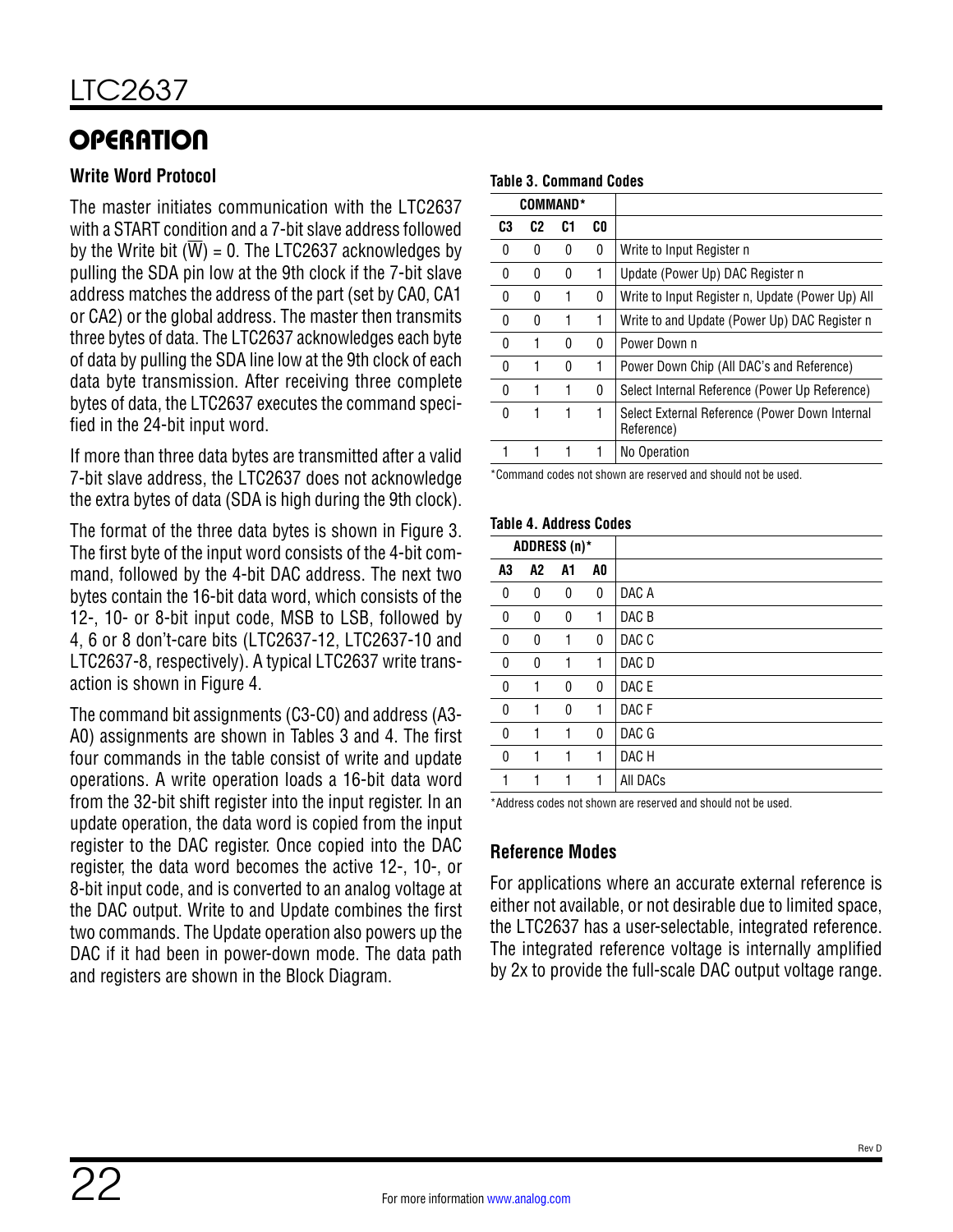

**Figure 3. Command and Data Input Format**

The LTC2637-LMI/LTC2637-LMX/ LTC2637-LZ provides a full-scale output of 2.5V. The LTC2637-HMI/LTC2637- HMX/LTC2637-HZ provides a full-scale output of 4.096V. The internal reference can be useful in applications where the supply voltage is poorly regulated. Internal Reference mode can be selected by using command 0110b, and is the power-on default for LTC2637-HZ/ LTC2637-LZ, as well as for LTC2637-HMI/LTC2637-LMI.

The 10ppm/°C, 1.25V (LTC2637-LMI/LTC2637-LMX/ LTC2637-LZ) or 2.048V (LTC2637-HMI/LTC2637-HMX/ LTC2637-HZ) internal reference is available at the REF pin. Adding bypass capacitance to the REF pin will improve noise performance; and up to 10µF can be driven without oscillation. The REF output must be buffered when driving an external DC load current.

Alternatively, the DAC can operate in External Reference mode using command 0111b. In this mode, an input voltage supplied externally to the REF pin provides the reference (1V  $\leq$  V<sub>RFF</sub>  $\leq$  V<sub>CC</sub>) and the supply current is reduced. The external reference voltage supplied sets the full-scale DAC output voltage. External Reference mode is the power-on default for LTC2637-HMX/LTC2637-LMX.

The reference mode of LTC2637-HZ/LTC2637-LZ/ LTC2637-HMI/LTC2637-LMI (internal reference poweron default), can be changed by software command after power up. The same is true for LTC2637-HMX/LTC2637- LMX (external reference power-on default).

## **Power-Down Mode**

For power-constrained applications, power-down mode can be used to reduce the supply current whenever less than eight DAC outputs are needed. When in powerdown, the buffer amplifiers, bias circuits, and integrated reference circuits are disabled, and draw essentially zero current. The DAC outputs are put into a high-impedance state, and the output pins are passively pulled to ground through individual 200kΩ resistors. Input and DAC register contents are not disturbed during power down.

Any DAC channel or combination of channels can be put into power-down mode by using command 0100b in combination with the appropriate DAC address, (n). The supply current is reduced approximately 10% for each DAC powered down. The integrated reference is automatically powered down when external reference is selected using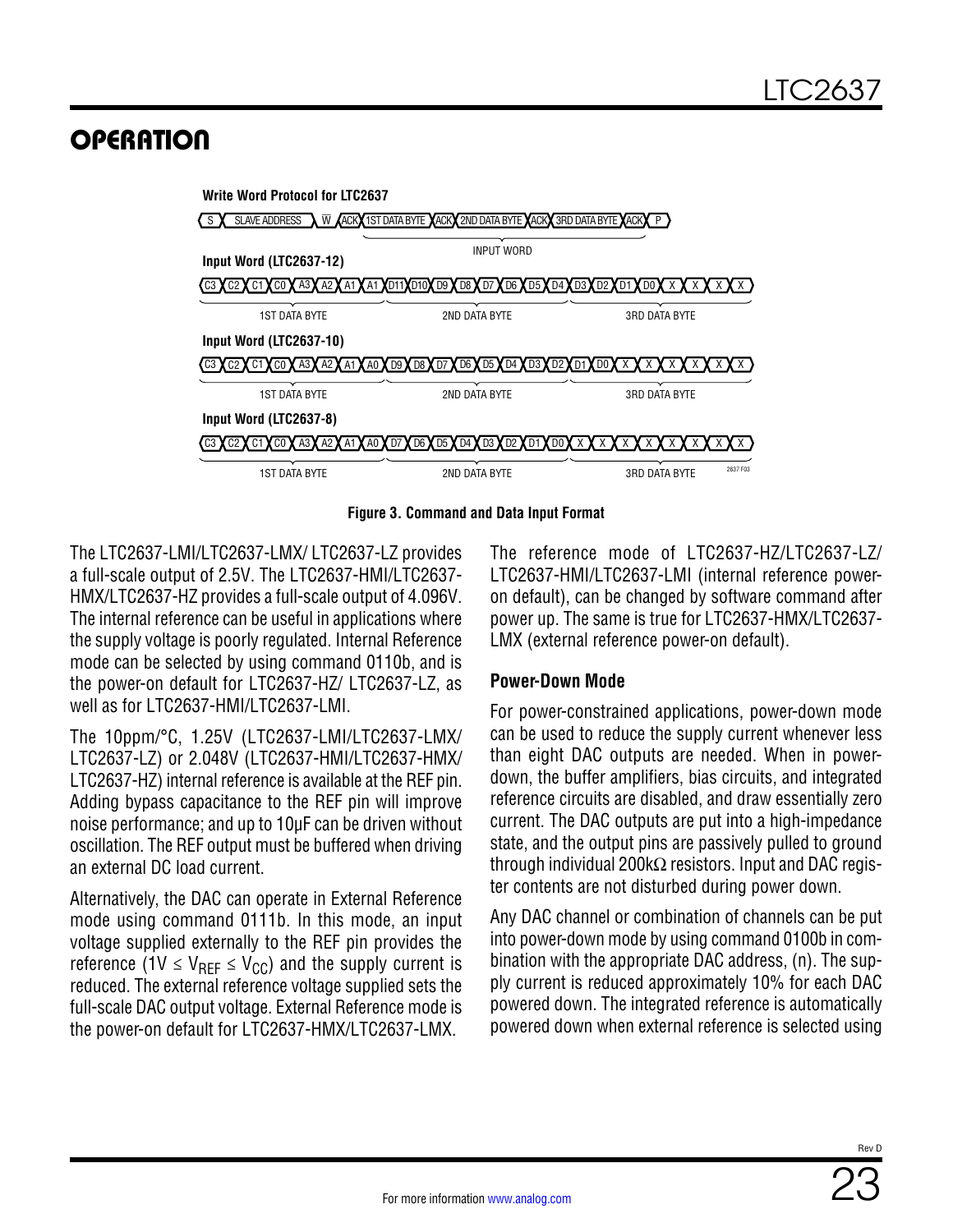command 0111b. In addition, all the DAC channels and the integrated reference together can be put into powerdown mode using Power Down Chip command 0101b. When the integrated reference and all DAC channels are in power-down mode, the REF pin becomes high impedance (typically > 1G $\Omega$ ). For all power-down commands the 16-bit data word is ignored.

Normal operation resumes after executing any command that includes a DAC update, (as shown in [Table 1](#page-20-0)). The selected DAC is powered up as its voltage output is updated. When a DAC which is in a powered-down state is powered up and updated, normal settling is delayed. If less than eight DACs are in a powered-down state prior to the update command, the power-up delay time is 10µs. However, if all eight DACs and the integrated reference are powered down, then the main bias generation circuit block has been automatically shut down in addition to the DAC amplifiers and reference buffers. In this case, the power up delay time is 12µs. The power-up of the integrated reference depends on the command that powered it down. If the reference is powered down using the Select External Reference Command (0111b), then it can only be powered back up using Select Internal Reference Command (0110b). However, if the reference was powered down using Power Down Chip Command (0101b), then in addition to Select Internal Reference Command (0110b), any command that powers up the DACs will also power up the integrated reference.

## **Voltage Output**

The LTC2637's DAC output integrated rail-to-rail amplifiers have guaranteed load regulation when sourcing or sinking up to 10mA at 5V, and 5mA at 3V.

Load regulation is a measure of the amplifier's ability to maintain the rated voltage accuracy over a wide range of load current. The measured change in output voltage per change in forced load current is expressed in LSB/mA.

DC output impedance is equivalent to load regulation, and may be derived from it by simply calculating a change in units from LSB/mA to ohms. The amplifier's DC output impedance is 0.1Ω when driving a load well away from the rails.

When drawing a load current from either rail, the output voltage headroom with respect to that rail is limited by the  $50\Omega$  typical channel resistance of the output devices (e.g., when sinking 1mA, the minimum output voltage is  $50\Omega$ • 1mA, or 50mV). See the graph [Headroom at Rails vs](#page-13-1) [Output Current](#page-13-1) in the [Typical Performance Characteristics](#page-10-0)  section.

The amplifier is stable driving capacitive loads of up to 500pF.

## **Rail-to-Rail Output Considerations**

In any rail-to-rail voltage output device, the output is limited to voltages within the supply range.

Since the analog output of the DAC cannot go below ground, it may limit for the lowest codes as shown in [Figure 5b](#page-24-1). Similarly, limiting can occur near full scale when the REF pin is tied to  $V_{CC}$ . If  $V_{REF} = V_{CC}$  and the DAC full-scale error (FSE) is positive, the output for the highest codes limits at  $V_{CC}$ , as shown in [Figure 5c.](#page-24-1) No full-scale limiting can occur if  $V_{\text{RFF}}$  is less than  $V_{\text{CC}}$ –FSE.

Offset and linearity are defined and tested over the region of the DAC transfer function where no output limiting can occur.

## **Board Layout**

The PC board should have separate areas for the analog and digital sections of the circuit. A single, solid ground plane should be used, with analog and digital signals carefully routed over separate areas of the plane. This keeps digital signals away from sensitive analog signals and minimizes the interaction between digital ground currents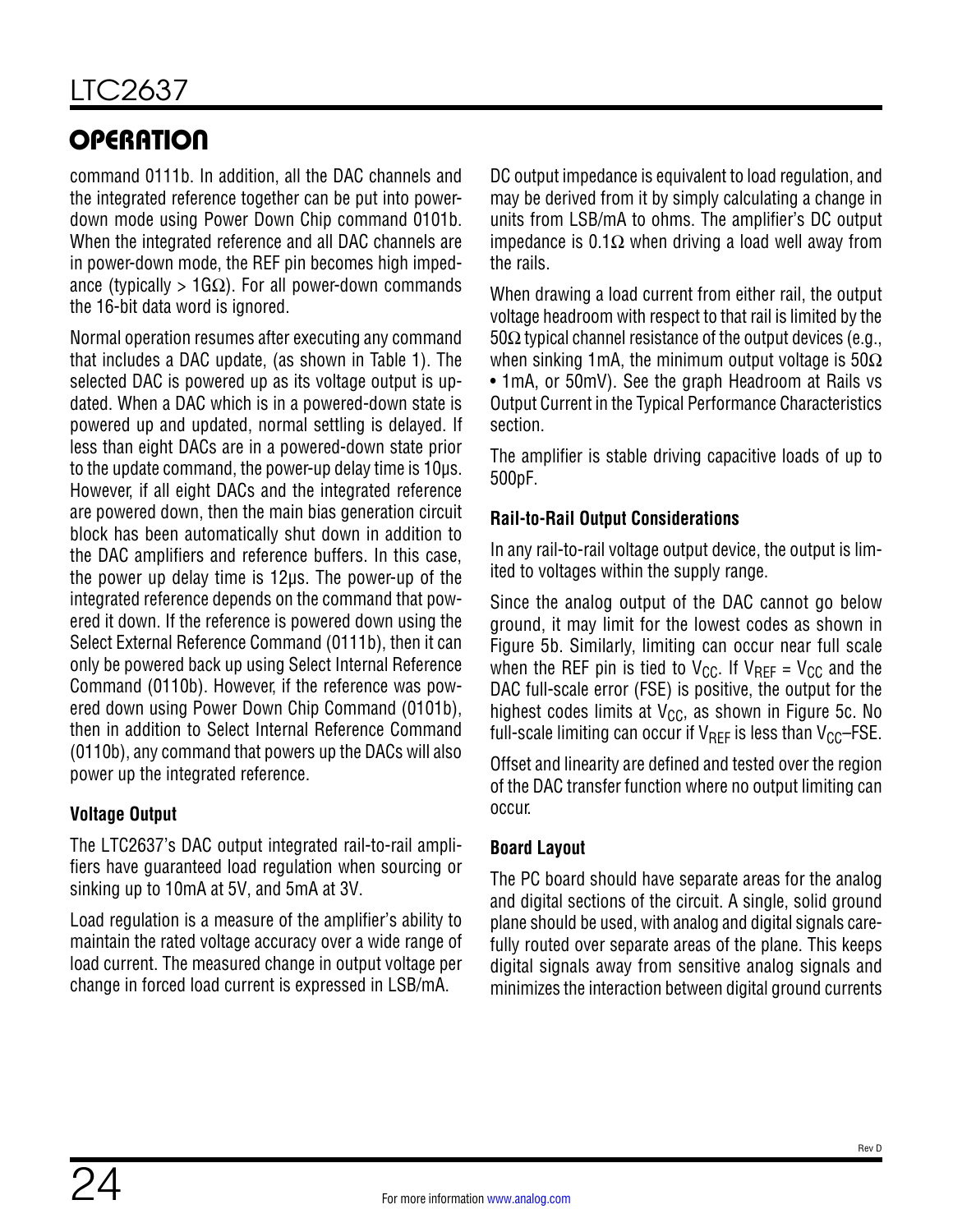and the analog section of the ground plane. The resistance from the LTC2637 GND pin to the ground plane should be as low as possible. Resistance here will add directly to the effective DC output impedance of the device (typically  $0.1\Omega$ ). Note that the LTC2637 is no more susceptible to this effect than any other parts of this type; on the contrary, it allows layout-based performance improvements to shine rather than limiting attainable performance with excessive internal resistance.

Another technique for minimizing errors is to use a separate power ground return trace on another board layer. The trace should run between the point where the power supply is connected to the board and the DAC ground pin. Thus the DAC ground pin becomes the common point for analog ground, digital ground, and power ground. When the LTC2637 is sinking large currents, this current flows out the ground pin and directly to the power ground trace without affecting the analog ground plane voltage.

It is sometimes necessary to interrupt the ground plane to confine digital ground currents to the digital portion of the plane. When doing this, make the gap in the plane only as long as it needs to be to serve its purpose and ensure that no traces cross over the gap.



<span id="page-24-0"></span>**Figure 4. Typical LTC2637 Input Waveform—Programming DAC Output for Full-Scale**



<span id="page-24-1"></span>**Figure 5. Effects of Rail-to-Rail Operation On a DAC Transfer Curve (Shown for 12 Bits). (a) Overall Transfer Function** 

- **(b) Effect of Negative Offset for Codes Near Zero**
- **(c) Effect of Positive Full-Scale Error for Codes Near Full-Scale**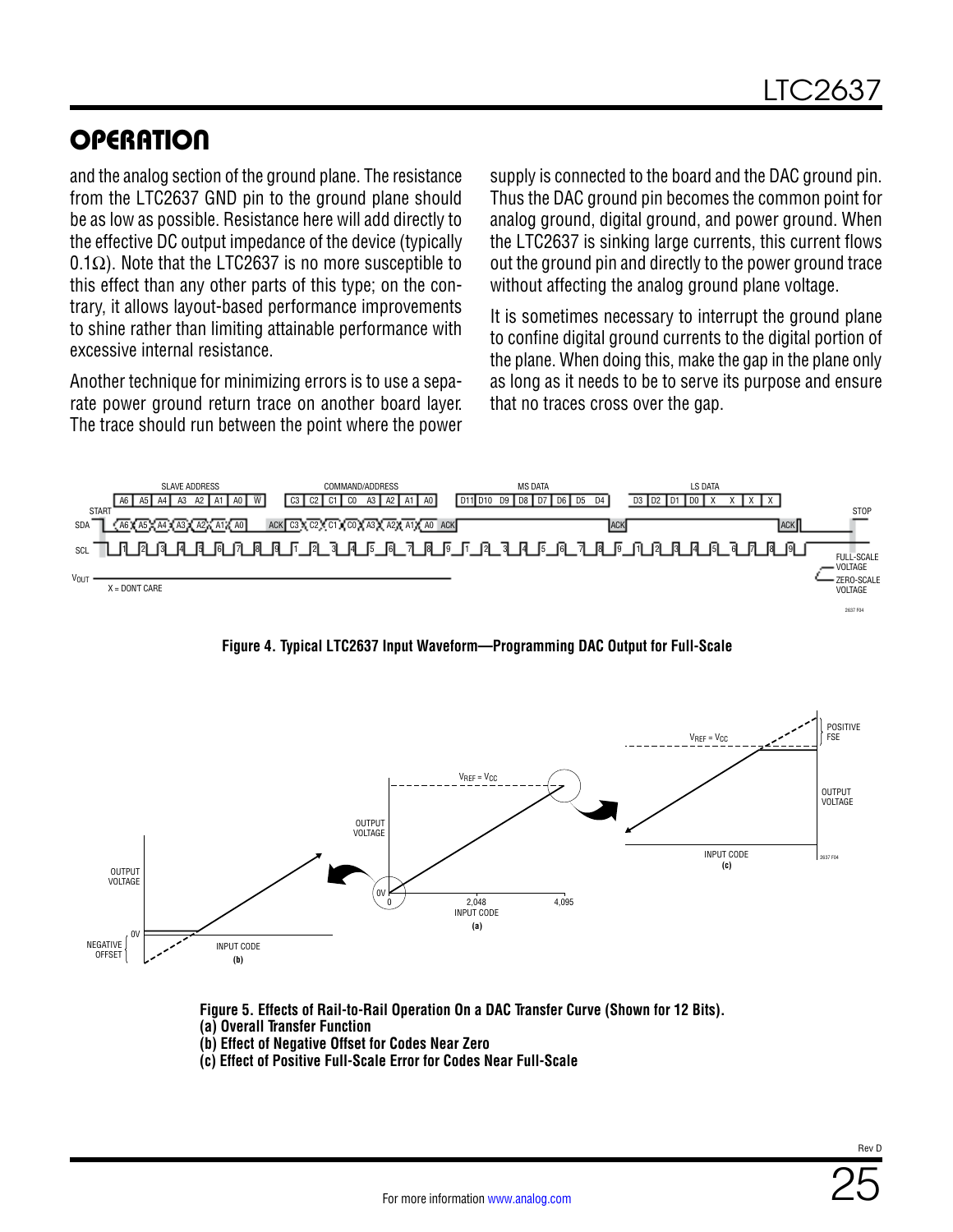# TYPICAL APPLICATION



**LTC2637 DACs Adjust LTC2755-16 Offsets, Amplified with LT1991 PGA to** ±**5V**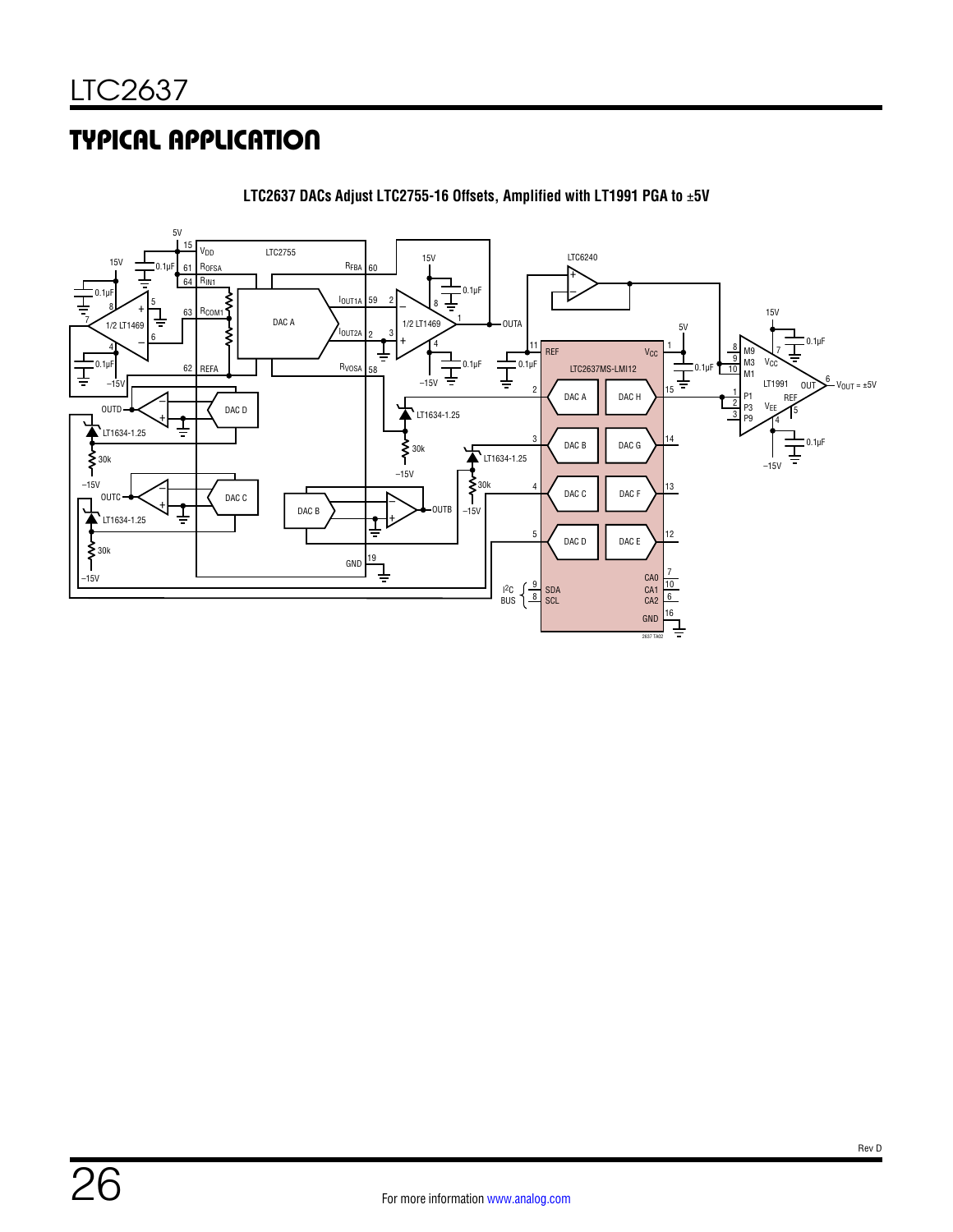## PACKAGE DESCRIPTION

**Please refer to <http://www.linear.com/product/LTC2637#packaging>for the most recent package drawings.**



**DE Package**

TOP AND BOTTOM OF PACKAGE

Rev D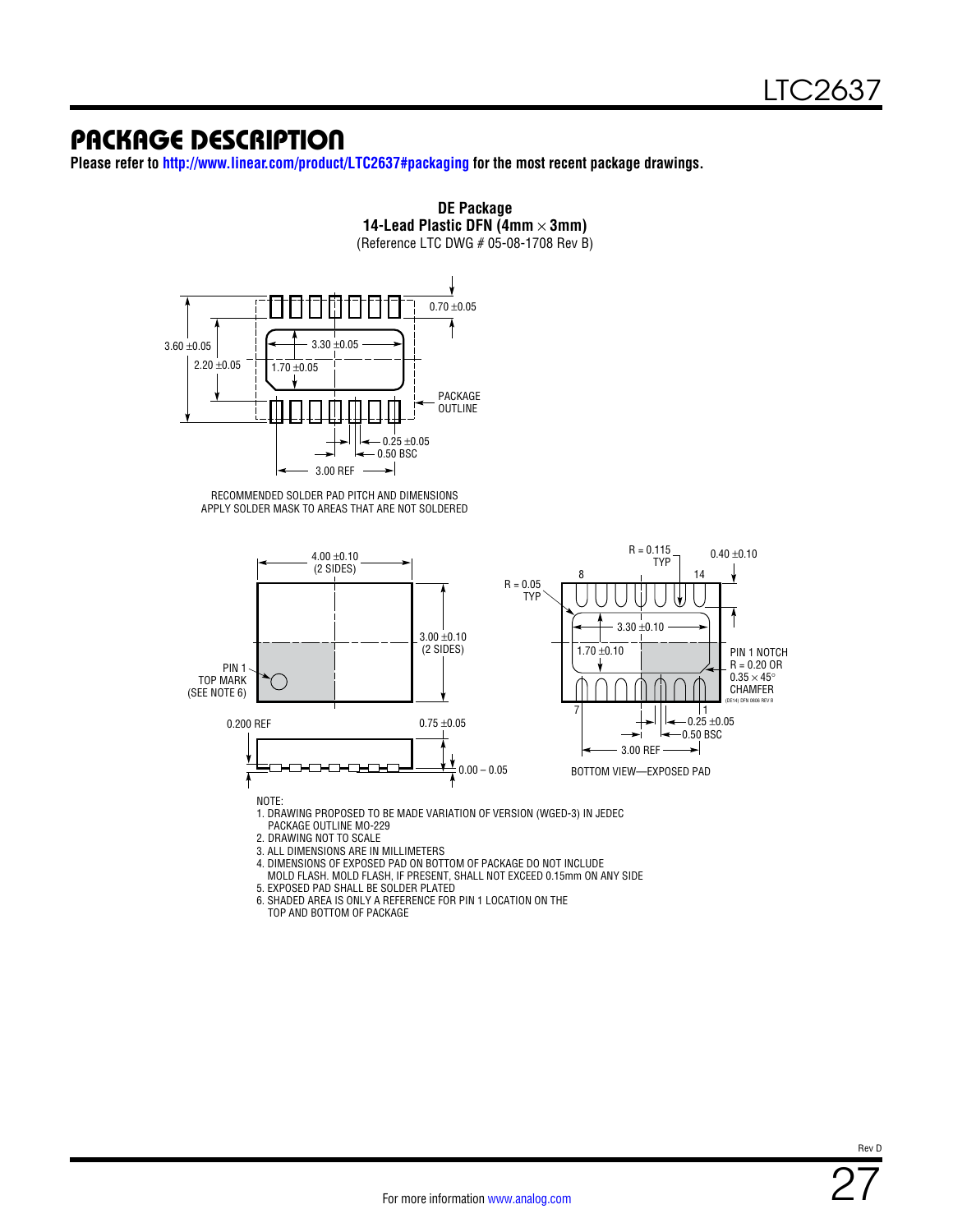## PACKAGE DESCRIPTION

**Please refer to<http://www.linear.com/product/LTC2637#packaging> for the most recent package drawings.**



**MS Package**

MOLD FLASH, PROTRUSIONS OR GATE BURRS SHALL NOT EXCEED 0.152mm (.006") PER SIDE

4. DIMENSION DOES NOT INCLUDE INTERLEAD FLASH OR PROTRUSIONS.

INTERLEAD FLASH OR PROTRUSIONS SHALL NOT EXCEED 0.152mm (.006") PER SIDE

5. LEAD COPLANARITY (BOTTOM OF LEADS AFTER FORMING) SHALL BE 0.102mm (.004") MAX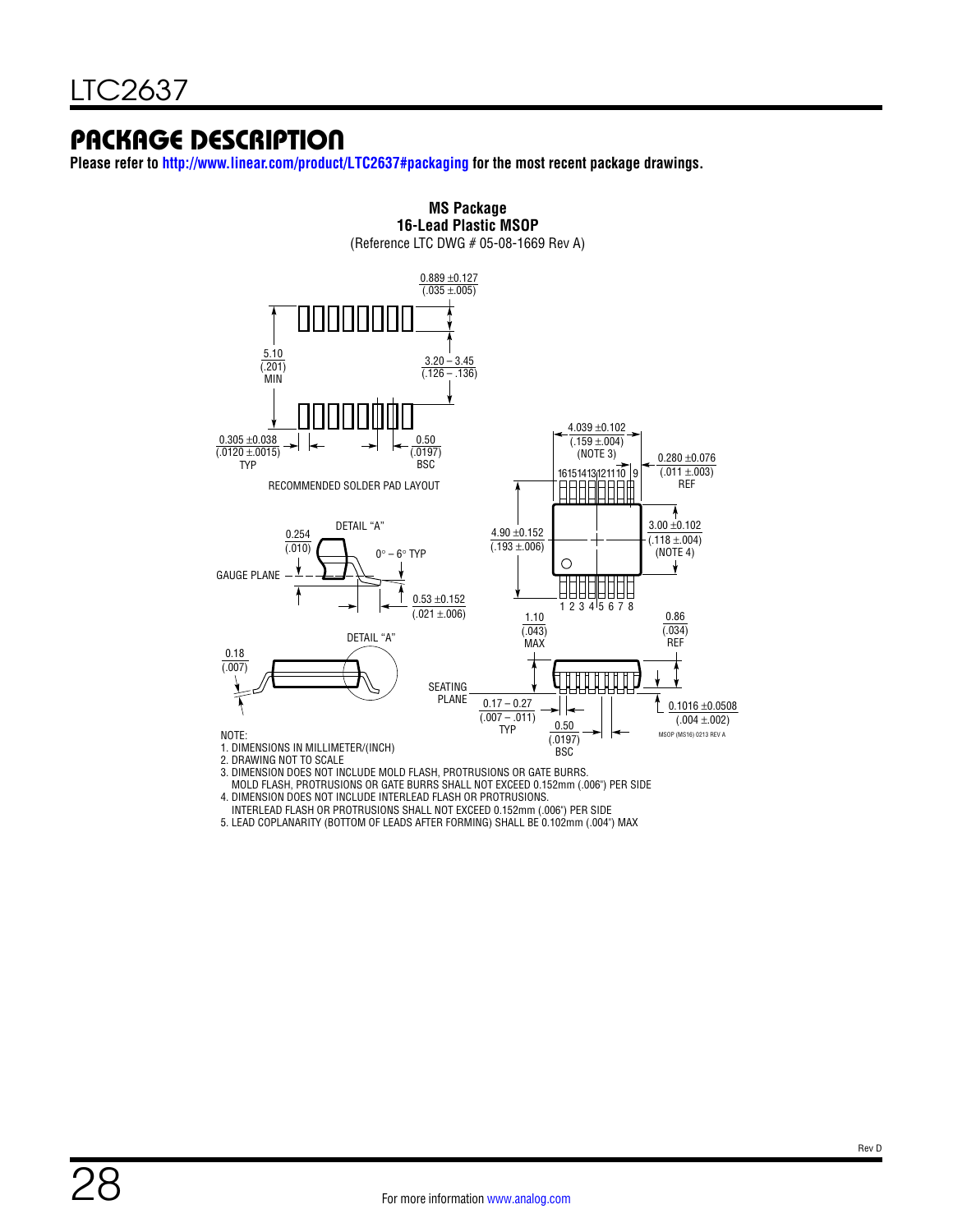# REVISION HISTORY

| <b>REV</b> | <b>DATE</b> | DESCRIPTION                                                  | <b>PAGE NUMBER</b> |
|------------|-------------|--------------------------------------------------------------|--------------------|
| A          | 10/09       | Update LTC2637-12 Maximum Limits.                            | 5, 6, 8            |
| B          | 06/10       | Added details to Note 3.                                     | 10                 |
|            |             | Revised Typical Application circuit.                         | 25                 |
|            |             | Added Typical Application drawing and revised Related Parts. | 28                 |
| C          | 06/17       | Updated Note 3.                                              | 10                 |
| D.         | 04/18       | Edits to Note 3.                                             | 10                 |

29 Rev D